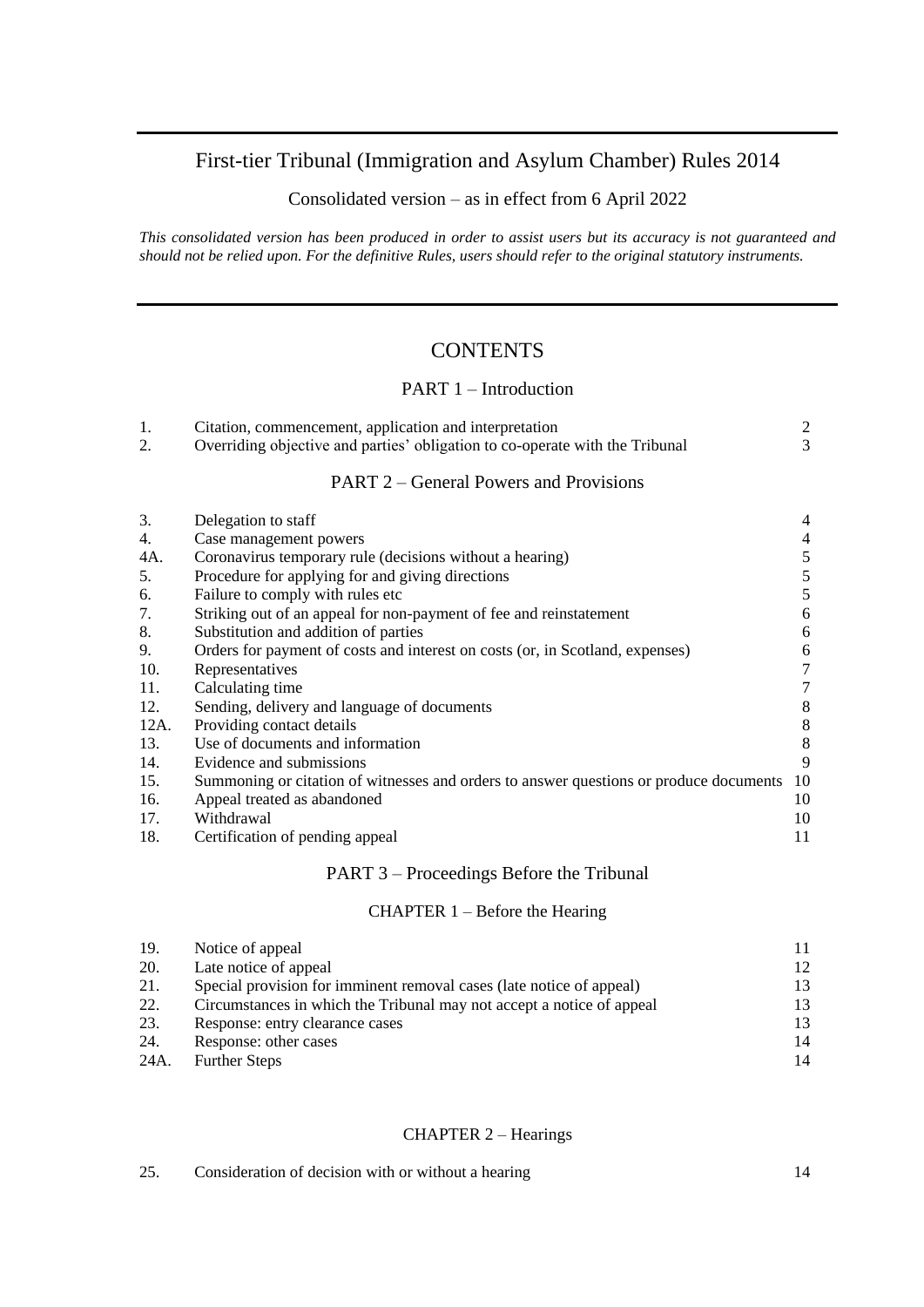| 26. | Notice of hearings                                             |    |
|-----|----------------------------------------------------------------|----|
| 27. | Public and private hearings                                    |    |
|     | 27A. Coronavirus temporary rule (recording of remote hearings) |    |
| 28. | Hearing in a party's absence                                   | 16 |
|     |                                                                |    |

## CHAPTER 3 – Decisions

29. [Decisions and notice of decisions](#page-15-1) 200 and  $\frac{16}{16}$ 

PART 4 – Correcting, Setting Aside, Reviewing and Appealing Tribunal Decisions

| 30. | Interpretation                                                                            | 16 |
|-----|-------------------------------------------------------------------------------------------|----|
| 31. | Clerical mistakes and accidental slips or omissions                                       | 16 |
| 32. | Setting aside a decision which disposes of proceedings                                    | 17 |
| 33. | Application for permission to appeal to the Upper Tribunal                                | 17 |
| 34. | Tribunal's consideration of an application for permission to appeal to the Upper Tribunal | 18 |
| 35. | Review of a decision                                                                      | 18 |
| 36. | Power to treat an application as a different type of application                          | 18 |

#### PART 5 – Bail

| 37.  | Scope of this Part and interpretation | 18 |
|------|---------------------------------------|----|
| 38.  | Bail applications                     | 19 |
| 39.  | Bail hearings                         | 20 |
| 40.  | Response to a bail application        | 20 |
| 41.  | Decision in bail proceedings          | 20 |
| 41A. | Power to vary bail conditions         | 21 |
| 42.  | Financial conditions                  | 21 |
| 43.  | Release of bail party                 | 21 |

## PART  $6$  – Final

46. [Transitional provision](#page-20-3) 22

## PART 1

## Introduction

## <span id="page-1-0"></span>**Citation, commencement, application and interpretation**

**1.**—(1) These Rules may be cited as the Tribunal Procedure (First-tier Tribunal) (Immigration and Asylum Chamber) Rules 2014 and come into force on 20th October 2014.

(2) They apply to proceedings before the Immigration and Asylum Chamber of the First-tier Tribunal.

 $(3)$   $[...]$ 

(4) In these Rules—

"the 1999 Act" means the Immigration and Asylum Act 1999;

"the 2002 Act" means the Nationality, Immigration and Asylum Act 2002;

"the 2004 Act" means the Asylum and Immigration (Treatment of Claimants, etc.) Act 2004;

"the 2006 Regulations" means the Immigration (European Economic Area) Regulations 2006;

"the 2007 Act" means the Tribunals, Courts and Enforcement Act 2007;

"the 2020 Regulations" means the Immigration (Citizens' Rights Appeals) (EU Exit) Regulations 2020;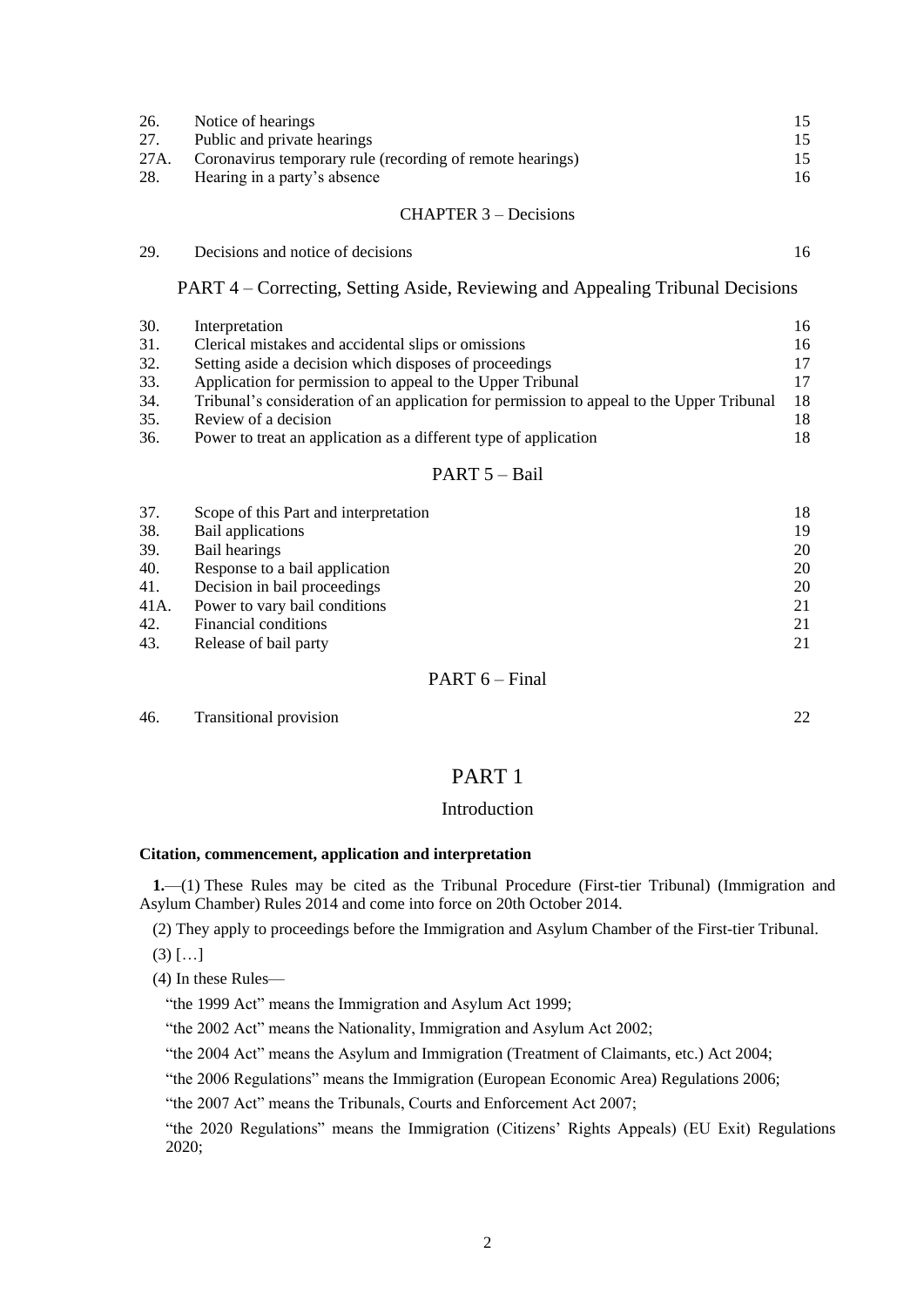"appealable decision" means a decision from which there is a right of appeal to the Immigration and Asylum Chamber of the First-tier Tribunal;

"appellant" means a person who has provided a notice of appeal to the Tribunal against an appealable decision in accordance with these Rules;

"appointment" means (except in rule  $10(5)$ ), a case management meeting conducted by a member of the Tribunal's staff authorised to carry out functions of a judicial nature pursuant to rule 3(2), held for the purpose of carrying out any of those functions;

"asylum claim" has the meaning given in section 113(1) of the 2002 Act;

"certificate of fee satisfaction" means a certificate of fee satisfaction issued by the Lord Chancellor under article 8 of the Fees Order;

"decision maker" means the maker of a decision against which an appeal is brought;

"dispose of proceedings" includes, unless indicated otherwise, disposing of a part of the proceedings;

"document" means anything in which information is recorded in any form, and an obligation under these Rules to provide or allow access to a document or a copy of a document for any purpose means, unless the Tribunal directs otherwise, an obligation to provide or allow access to such document or copy in a legible form or in a form which can be readily made into a legible form;

 $[\ldots]$ 

"the Fees Order" means the First-tier Tribunal (Immigration and Asylum Chamber) Fees Order 2011;

"hearing" means an oral hearing and includes a hearing conducted in whole or in part by video link, telephone or other means of instantaneous two-way electronic communication;

"the Immigration Acts" means the Acts referred to in section 61 of the UK Borders Act 2007;

"party" means—

- (a) an appellant or respondent to proceedings;
- (b) a party to a bail application as provided for in rule 37(3) and 37(4); and
- (c) the UNHCR where notice has been given to the Tribunal in accordance with rule 8(3);

"practice direction" means a direction given under section 23 of the 2007 Act;

"qualified representative" means a person who is a qualified person in accordance with section

84(2) of the 1999 Act;

"respondent" means—

- (a) the decision maker specified in the notice of decision against which a notice of appeal has been provided; and
- (b) a person substituted or added as a respondent in accordance with rule 8.

"Tribunal" means the First-tier Tribunal;

"the UNHCR" means the United Kingdom Representative of the United Nations High Commissioner for Refugees; and

"working day" means any day except—

- (a) a Saturday or Sunday, Christmas Day, Good Friday or a bank holiday under section 1 of the Banking and Financial Dealings Act 1971; and
- (b) 27th to 31st December inclusive.

<span id="page-2-0"></span>(5) A rule or Part referred to by number alone, means a rule in, or Part of, these Rules.

## **Overriding objective and parties' obligation to co-operate with the Tribunal**

**2.**—(1) The overriding objective of these Rules is to enable the Tribunal to deal with cases fairly and justly.

(2) Dealing with a case fairly and justly includes—

(a) dealing with the case in ways which are proportionate to the importance of the case, the complexity of the issues, the anticipated costs and the resources of the parties and of the Tribunal;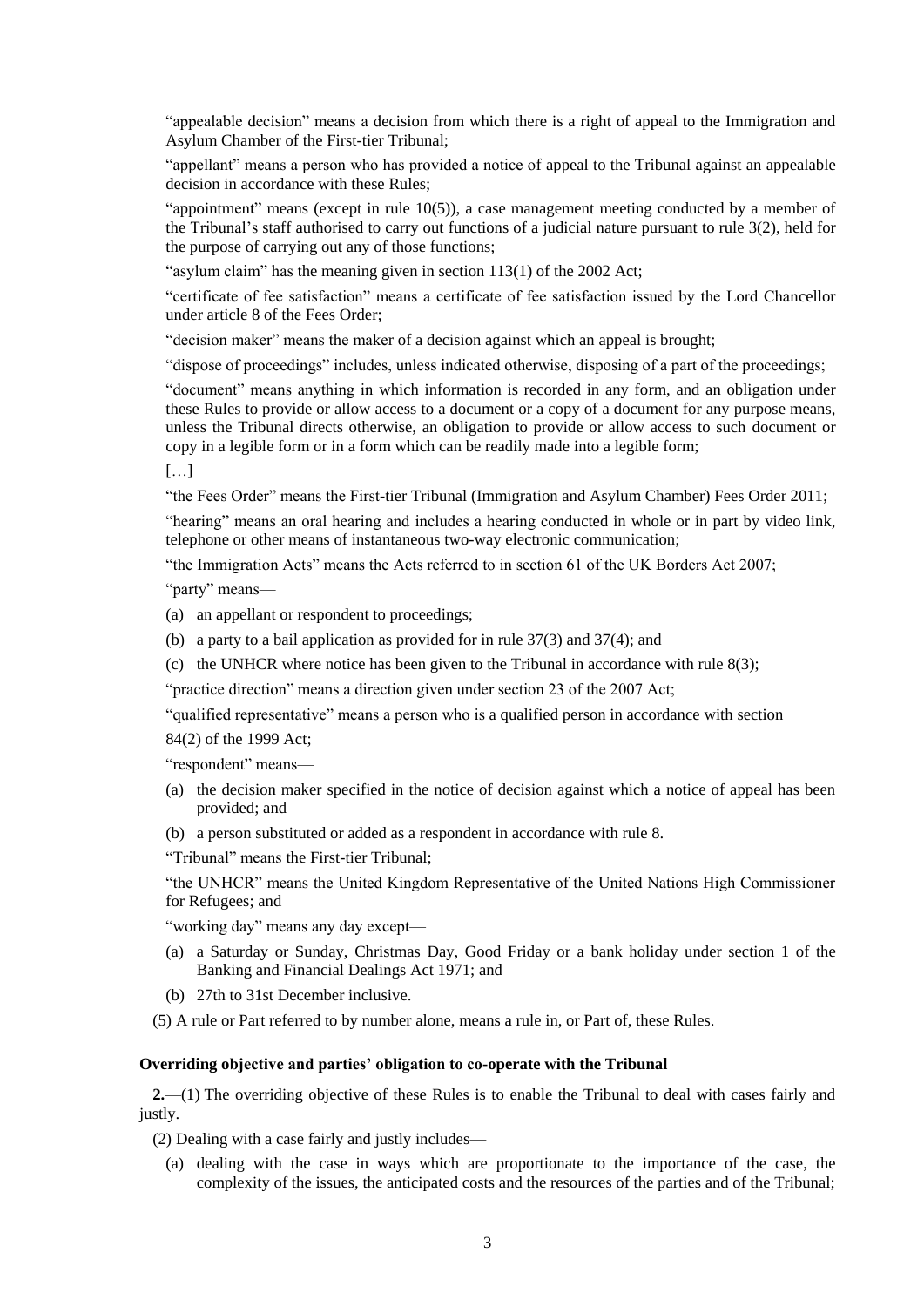- (b) avoiding unnecessary formality and seeking flexibility in the proceedings;
- (c) ensuring, so far as practicable, that the parties are able to participate fully in the proceedings;
- (d) using any special expertise of the Tribunal effectively; and
- (e) avoiding delay, so far as compatible with proper consideration of the issues.

(3) The Tribunal must seek to give effect to the overriding objective when it—

- (a) exercises any power under these Rules; or
- (b) interprets any rule or practice direction.

(4) Parties must—

- (a) help the Tribunal to further the overriding objective; and
- (b) co-operate with the Tribunal generally.

## PART 2

## General Powers and Provisions

#### <span id="page-3-0"></span>**Delegation to staff**

**3.**—(1) Anything of a formal or administrative nature which is required or permitted to be done by the Tribunal under these Rules may be done by a member of the Tribunal's staff.

(2) Staff appointed under section 40(1) of the 2007 Act (tribunal staff and services) or section 2(1) of the Courts Act 2003 (court officers, staff and services) may, if authorised by the Senior President of Tribunals under paragraph 3(3) of Schedule 5 to the 2007 Act, carry out functions of a judicial nature permitted or required to be done by the Tribunal.

 $(3)$   $[...]$ 

(4) Within 14 days after the date on which the Tribunal sends notice of a decision made by a member of staff under paragraph (2) to a party, that party may apply in writing to the Tribunal for that decision to be considered afresh by a judge.

### <span id="page-3-1"></span>**Case management powers**

**4.**—(1) Subject to the provisions of the 2007 Act and any other enactment, the Tribunal may regulate its own procedure.

(2) The Tribunal may give a direction in relation to the conduct or disposal of proceedings at any time, including a direction amending, suspending or setting aside an earlier direction.

(3) In particular, and without restricting the general powers in paragraphs (1) and (2), the Tribunal may—

- (a) extend or shorten the time for complying with any rule, practice direction or direction;
- (b) consolidate or hear together two or more sets of proceedings or parts of proceedings raising common issues;
- (c) permit or require a party to amend a document;
- (d) permit or require a party or another person to provide documents, information, evidence or submissions to the Tribunal or a party;
- (e) provide for a particular matter to be dealt with as a preliminary issue;
- (f) hold a hearing or appointment to consider any matter, including a case management issue;
- (g) decide the form of any hearing or appointment;
- (h) adjourn or postpone a hearing or appointment;
- (i) require a party to produce a bundle for a hearing or appointment;
- (j) stay (or, in Scotland, sist) proceedings;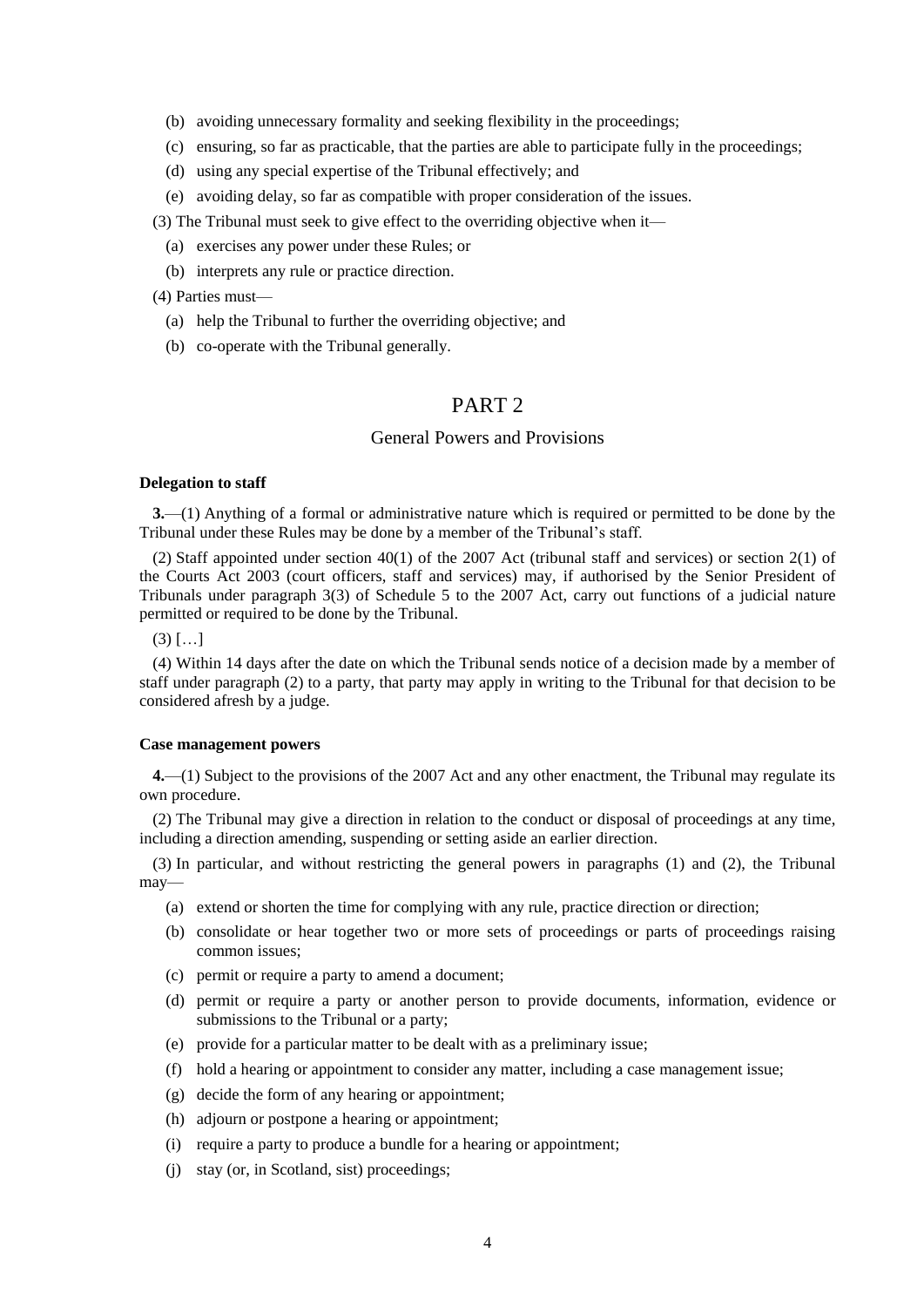- (k) transfer proceedings to another court or tribunal if that other court or tribunal has jurisdiction in relation to the proceedings and—
	- (i) because of a change of circumstances since the proceedings were started, the Tribunal no longer has jurisdiction in relation to the proceedings; or
	- (ii) the Tribunal considers that the other court or tribunal is a more appropriate forum for the determination of the case; or
- (l) suspend the effect of its own decision pending the determination by the Tribunal or the Upper Tribunal of an application for permission to appeal against, and any appeal or review of, that decision.

## <span id="page-4-0"></span>**Coronavirus temporary rule (decisions without a hearing)**

**4A.**—(1) Notwithstanding anything in rule 25 (consideration of decision with or without a hearing) and rule 39 (bail hearings), the Tribunal may make a decision which disposes of proceedings without a hearing if the Tribunal considers that the conditions in paragraph (2) are satisfied.

- (2) The conditions are—
	- (a) the matter is urgent;
	- (b) it is not reasonably practicable for there to be a hearing (including a hearing where the proceedings would be conducted wholly or partly as video proceedings or audio proceedings); and
	- (c) it is in the interests of justice to do so.

(3) This rule does not prejudice any power of the Tribunal to make a decision which disposes of proceedings without a hearing otherwise than under this rule.

#### <span id="page-4-1"></span>**Procedure for applying for and giving directions**

**5.**—(1) The Tribunal may give a direction on the application of one or more of the parties or on its own initiative.

(2) An application for a direction may be made—

- (a) by sending or delivering a written application to the Tribunal; or
- (b) orally during the course of a hearing.
- (3) An application for a direction must include the reason for making that application.

(4) Unless the Tribunal considers that there is good reason not to do so, the Tribunal must send written notice of any direction to every party and to any other person affected by the direction.

(5) If a party or any other person sent notice of the direction under paragraph (4) wishes to challenge the direction which the Tribunal has given, they may do so by applying for another direction which amends, suspends or sets aside the first direction.

#### <span id="page-4-2"></span>**Failure to comply with rules etc**

**6.**—(1) An irregularity resulting from a failure to comply with any requirement in these Rules, a practice direction or a direction does not of itself render void the proceedings or any step taken in the proceedings.

(2) If a party has failed to comply with a requirement in these Rules, a practice direction or a direction, the Tribunal may take such action as it considers just, which may include—

- (a) waiving the requirement;
- (b) requiring the failure to be remedied; or
- (c) exercising its power under paragraph (3).

(3) The Tribunal may refer to the Upper Tribunal, and ask the Upper Tribunal to exercise its power under section 25 (supplementary powers of Upper Tribunal) of the 2007 Act in relation to, any failure by a person to comply with a requirement imposed by the Tribunal—

(a) to attend at any place for the purpose of giving evidence;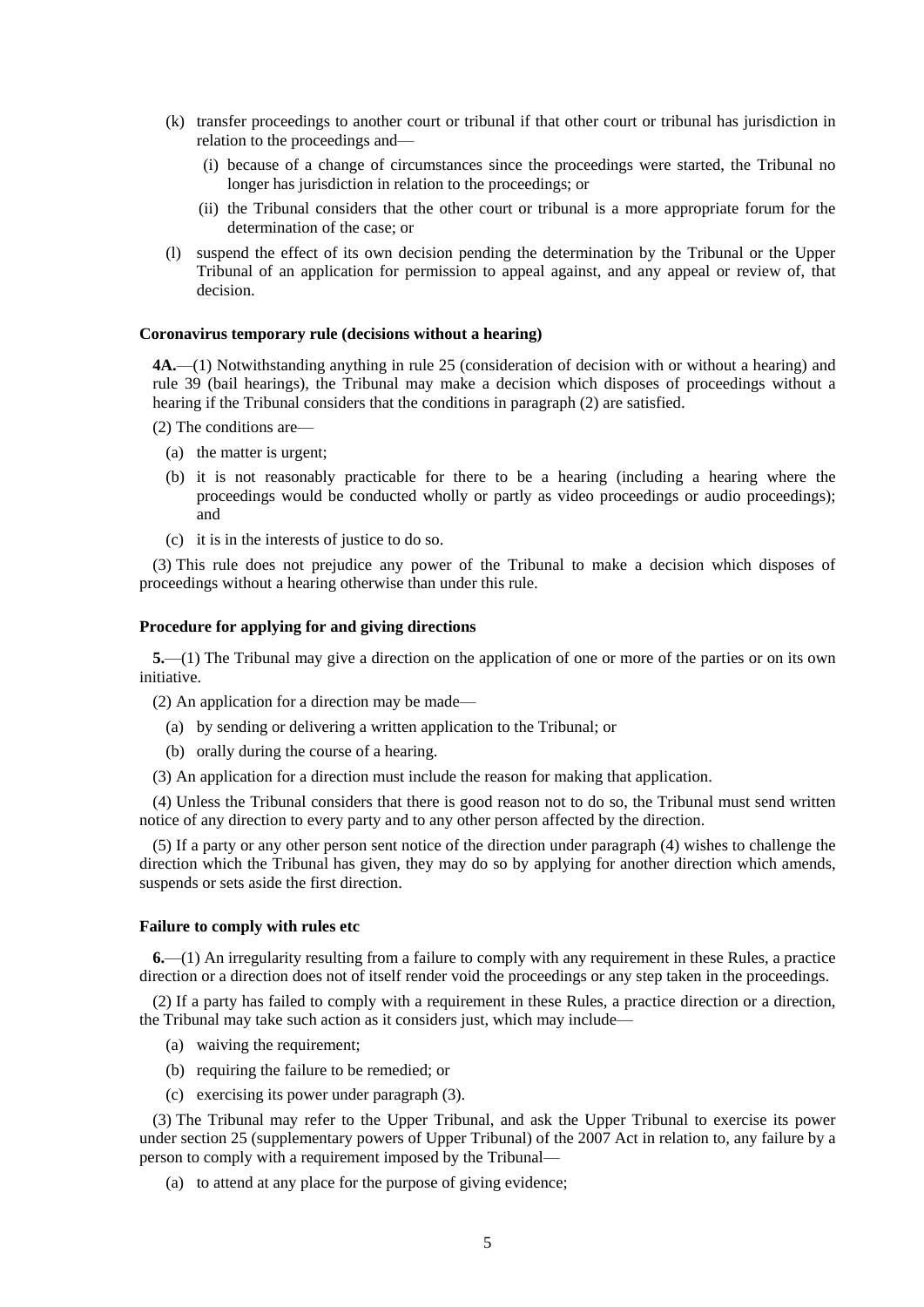- (b) otherwise to make themselves available to give evidence;
- (c) to swear an oath in connection with the giving of evidence;
- (d) to give evidence as a witness;
- (e) to produce a document; or
- (f) to facilitate the inspection of a document or any other thing (including any premises).

## <span id="page-5-0"></span>**Striking out of an appeal for non-payment of fee and reinstatement**

**7.**—(1) Where the Tribunal is notified by the Lord Chancellor that a certificate of fee satisfaction has been revoked, the appeal shall automatically be struck out without order of the Tribunal and the Tribunal must notify each party that the appeal has been struck out.

(2) Where an appeal has been struck out in accordance with paragraph (1), the appeal may be reinstated  $if$ — $\overline{f}$ 

- (a) the appellant applies to have the appeal reinstated; and
- (b) the Lord Chancellor has issued a new certificate of fee satisfaction.

(3) An application made under paragraph (2)(a) must be made in writing and received by the Tribunal within 14 days, or if the appellant is outside the United Kingdom within 28 days, of the date on which the Tribunal sent notification of the striking out to the appellant.

## <span id="page-5-1"></span>**Substitution and addition of parties**

**8.**—(1) The Tribunal may give a direction substituting a party if—

- (a) the wrong person has been named as a party; or
- (b) the substitution has become necessary because of a change in circumstances since the start of proceedings.
- (2) The Tribunal may give a direction adding a person to the proceedings as a respondent.

(3) The UNHCR may give notice to the Tribunal that they wish to participate in any proceedings where the appellant has made an asylum claim and on giving such notice becomes a party to the proceedings.

- $(4)$  If—
	- (a) the Tribunal gives a direction under paragraph (1) or (2); or
	- (b) the UNHCR gives notice to the Tribunal under paragraph (3),

<span id="page-5-2"></span>the Tribunal may give such consequential directions as it considers appropriate.

### **Orders for payment of costs and interest on costs (or, in Scotland, expenses)**

**9.**—(1) If the Tribunal allows an appeal, it may order a respondent to pay by way of costs to the appellant an amount no greater than—

- (a) any fee paid under the Fees Order that has not been refunded; and
- (b) any fee which the appellant is or may be liable to pay under that Order.

(2) The Tribunal may otherwise make an order in respect of costs only—

- (a) under section 29(4) of the 2007 Act (wasted costs) and costs incurred in applying for such costs; or
- (b) if a person has acted unreasonably in bringing, defending or conducting proceedings.
- (3) The Tribunal may make an order under this rule on an application or on its own initiative.
- (4) A person making an application for an order for costs—
	- (a) must, unless the application is made orally at a hearing, send or deliver an application to the Tribunal and to the person against whom the order is sought to be made; and
	- (b) may send or deliver together with the application a schedule of the costs claimed in sufficient detail to allow summary assessment of such costs by the Tribunal.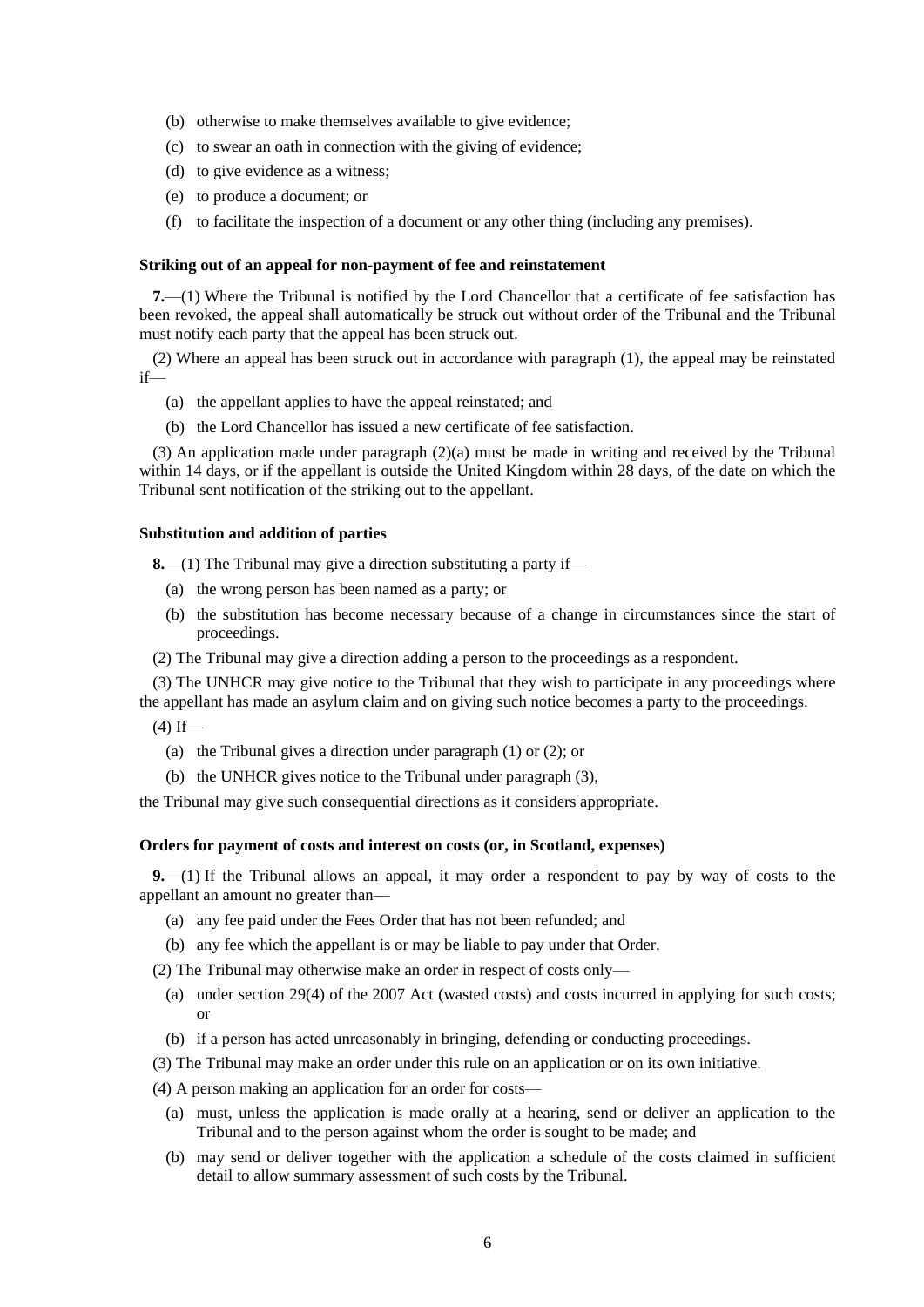(5) An application for an order for costs may be made at any time during the proceedings but must be made within 28 days after the date on which the Tribunal sends—

- (a) a notice of decision recording the decision which disposes of the proceedings; or
- (b) notice that a withdrawal has taken effect under rule 17 (withdrawal).

(6) The Tribunal may not make an order for costs against a person (in this rule called the "paying person") without first giving that person an opportunity to make representations.

(7) The amount of costs to be paid under an order under this rule may be determined by—

- (a) summary assessment by the Tribunal;
- (b) agreement of a specified sum by the paying person and the person entitled to receive the costs (in this rule called the "receiving person");
- (c) detailed assessment of the whole or a specified part of the costs (including the costs of the assessment) incurred by the receiving person, if not agreed.

(8) Except in relation to paragraph (9), in the application of this rule in relation to Scotland, any reference to costs is to be read as a reference to expenses.

(9) Following an order for detailed assessment made by the Tribunal under paragraph  $(7)(c)$  the paying person or the receiving person may apply—

- (a) in England and Wales, to the county court for a detailed assessment of the costs on the standard basis or, if specified in the order, on the indemnity basis; and the Civil Procedure Rules 1998, section 74 (interest on judgment debts, etc) of the County Courts Act 1984 and the County Court (Interest on Judgment Debts) Order 1991 shall apply, with necessary modifications, to that application and assessment as if the proceedings in the Tribunal had been proceedings in a court to which the Civil Procedure Rules 1998 apply;
- (b) in Scotland, to the Auditor of the Sheriff Court or the Court of Session (as specified in the order) for the taxation of the expenses according to the fees payable in that court; or
- (c) in Northern Ireland, to the Taxing Office of the High Court of Northern Ireland for taxation on the standard basis or, if specified in the order, on the indemnity basis.

## <span id="page-6-0"></span>**Representatives**

**10.**—(1) A party may be represented by any person not prohibited from representing by section 84 of the 1999 Act.

(2) Where a party is or has been represented by a person prohibited from representing by section 84 of the 1999 Act, that does not of itself render void the proceedings or any step taken in the proceedings.

(3) If a party appoints a representative, that party (or the representative if the representative is a qualified representative) must send or deliver to the Tribunal written notice of the representative's name and address, which may be done at a hearing.

(4) Anything permitted or required to be done by a party under these Rules, a practice direction or a direction may be done by the representative of that party, except signing a witness statement.

(5) A person who receives notice of the appointment of a representative—

- (a) must provide to the representative any document which is required to be provided to the represented party, and need not provide that document to the represented party; and
- (b) may assume that the representative is and remains authorised as such until they receive written notification that this is not so from the representative or the represented party.

(6) As from the date on which a person has notified the Tribunal that they are acting as the representative of an appellant and has given an address for service, if any document is provided to the appellant a copy must also at the same time be provided to the appellant's representative.

#### <span id="page-6-1"></span>**Calculating time**

**11.**—(1) An act required or permitted to be done on or by a particular day by these Rules, a practice direction or a direction must, unless otherwise directed, be done by midnight on that day.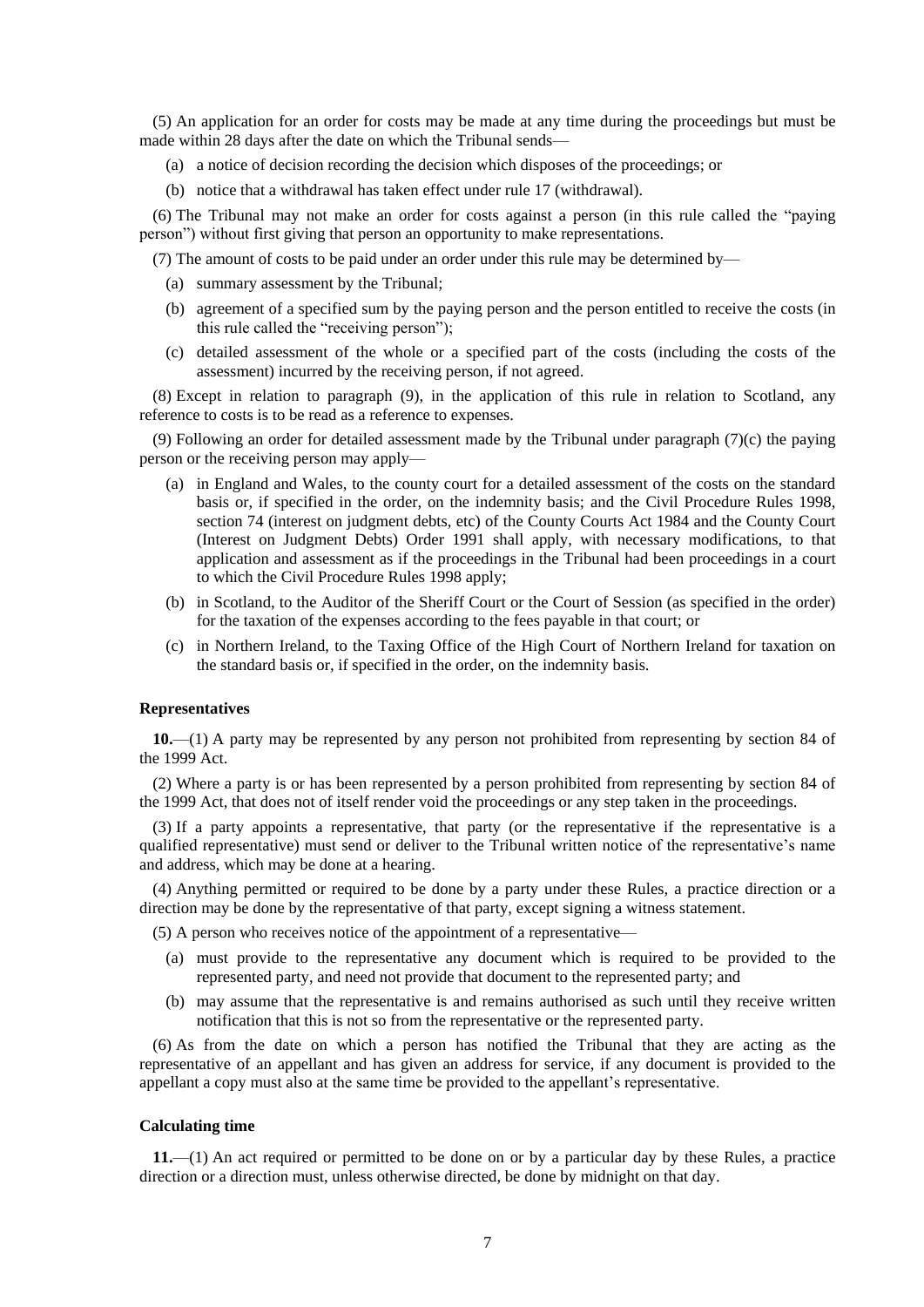<span id="page-7-2"></span>(2) Subject to the Tribunal directing that this paragraph does not apply, if the time specified by these Rules, a practice direction or a direction for doing any act ends on a day other than a working day, the act is done in time if it is done on the next working day.

### <span id="page-7-0"></span>**Sending, delivery and language of documents**

**12.**—(1) Any document to be provided to the Tribunal or any person under these Rules, a practice direction or a direction must be—

- (a) delivered, or sent by post, to an address;
- (b) sent via a document exchange to a document exchange number or address;
- (c) […]
- (d) sent by e-mail to an e-mail address;
- (da) uploaded to the Tribunal's secure portal in a compatible file format; or
- (e) sent or delivered by any other method,

identified for that purpose by the Tribunal or person to whom the document is directed.

(2) A document to be provided to an individual may be provided by leaving it with that individual.

(3) If the respondent believes that the address specified under paragraph (1) for the provision of documents to the appellant is not appropriate for that purpose, the respondent must notify the Tribunal in writing of that fact and, if aware of it, an address which would be appropriate.

(4) If any document is provided to a person who has notified the Tribunal that they are acting as the representative of a party, it shall be deemed to have been provided to that party.

(5) Subject to paragraph (6)—

- (a) any notice of appeal or application notice provided to the Tribunal must be completed in English; and
- (b) if a document provided to the Tribunal is not written in English, it must be accompanied by an English translation.

(6) In proceedings that are in Wales or have a connection with Wales, a document or translation may be provided to the Tribunal in Welsh.

## <span id="page-7-1"></span>**Providing contact details**

12A.—(1) An appellant must provide the Tribunal with—

- (a) the postal address at which they are living, if they have one; and
- (b) their email address, if they have one.

(2) The Tribunal must be notified of any change to the details provided under paragraph (1) as soon as reasonably practicable.

(3) If the appellant has a representative, the representative shall take all reasonable steps to ensure that the appellant complies with paragraphs (1) and (2).

(4) If the respondent decides to remove or deport an appellant from the United Kingdom whilst proceedings before the Tribunal, including any application for permission to appeal, are pending the respondent must inform the Tribunal of that fact and take all reasonable steps before any removal or deportation—

- (a) to obtain from the appellant an email address and postal address in the country to which it is intended to remove or deport the appellant to which correspondence may be sent to the appellant; and
- (b) to provide that information to the Tribunal and to the appellant's representative, if they have one, as soon as reasonably practicable and in any event before removal or deportation.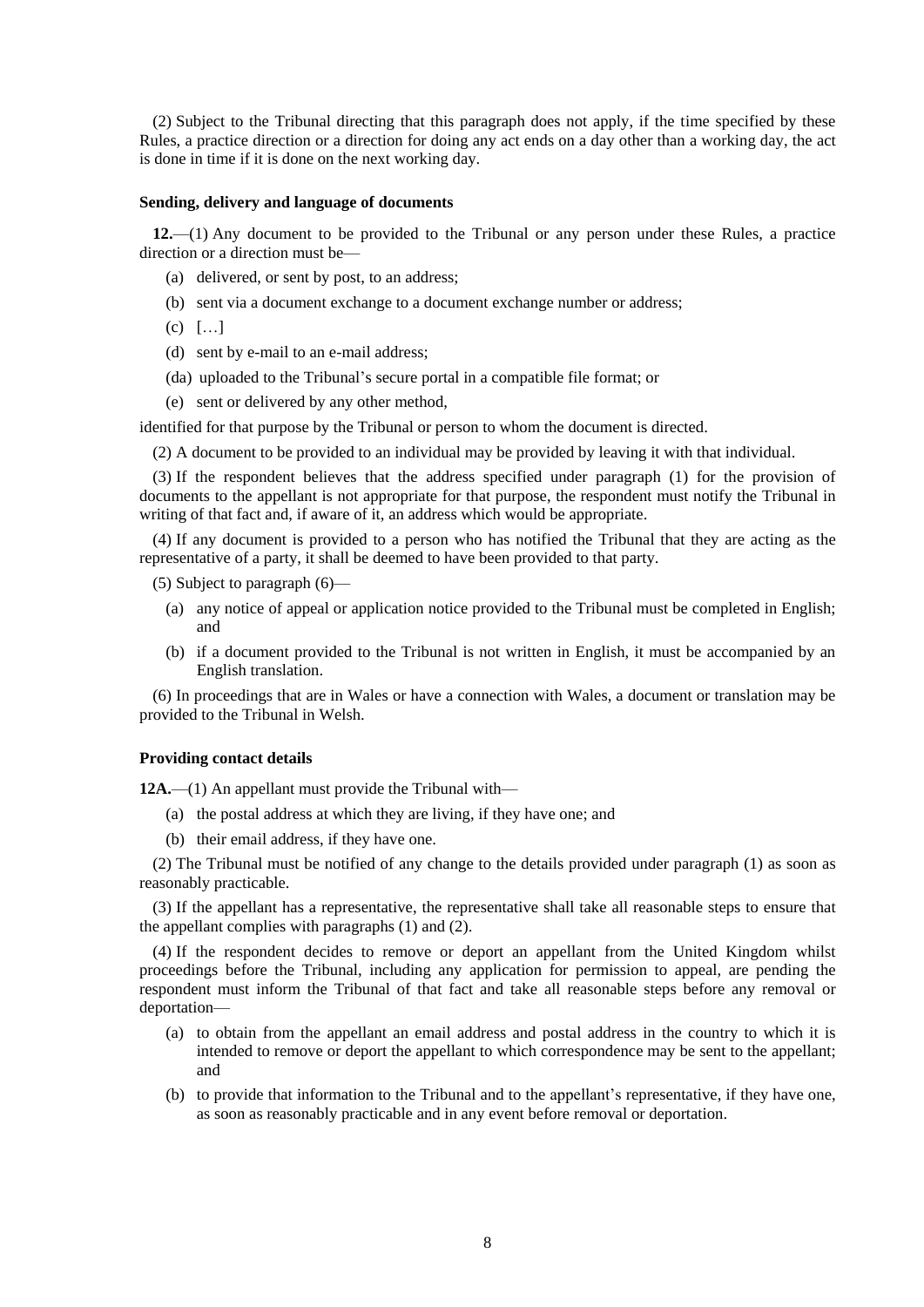### **Use of documents and information**

**13.**—(1) The Tribunal may make an order prohibiting the disclosure or publication of—

- (a) specified documents or information relating to the proceedings; or
- (b) any matter likely to lead members of the public to identify any person whom the Tribunal considers should not be identified.

(2) The Tribunal may give a direction prohibiting the disclosure of a document or information to a person if—

- (a) the Tribunal is satisfied that such disclosure would be likely to cause that person or some other person serious harm; and
- (b) the Tribunal is satisfied, having regard to the interests of justice, that it is proportionate to give such a direction.

(3) If a party ("the first party") considers that the Tribunal should give a direction under paragraph (2) prohibiting the disclosure of a document or information to another party ("the second party"), the first party must—

- (a) exclude the relevant document or information from any documents to be provided to the second party; and
- (b) provide to the Tribunal the excluded document or information, and the reason for its exclusion, so that the Tribunal may decide whether the document or information should be disclosed to the second party or should be the subject of a direction under paragraph (2).

(4) The Tribunal must conduct proceedings as appropriate in order to give effect to a direction given under paragraph (2).

(5) If the Tribunal gives a direction under paragraph (2) which prevents disclosure to a party who has appointed a representative, the Tribunal may give a direction that the documents or information be disclosed to that representative if the Tribunal is satisfied that—

- (a) disclosure to the representative would be in the interests of the party; and
- (b) the representative will act in accordance with paragraph (6).

(6) Documents or information disclosed to a representative in accordance with a direction under paragraph (5) must not be disclosed either directly or indirectly to any other person without the Tribunal's consent.

(7) The Tribunal may, on the application of a party or on its own initiative, give a direction that certain documents or information must or may be disclosed to the Tribunal on the basis that the Tribunal will not disclose such documents or information to other persons, or specified other persons.

(8) A party making an application for a direction under paragraph (7) may withhold the relevant documents or information from other parties until the Tribunal has granted or refused the application.

(9) In a case involving matters relating to national security, the Tribunal must ensure that information is not disclosed contrary to the interests of national security.

(10) The Tribunal must conduct proceedings and record its decision and reasons appropriately so as not to undermine the effect of an order made under paragraph (1), a direction given under paragraph (2), (5) or (7) or the duty imposed by paragraph (9).

## <span id="page-8-0"></span>**Evidence and submissions**

**14.**—(1) Without restriction on the general powers in rule 4 (case management powers), the Tribunal may give directions as to—

- (a) issues on which it requires evidence or submissions;
- (b) the nature of the evidence or submissions it requires;
- (c) whether the parties are permitted or required to provide expert evidence;
- (d) any limit on the number of witnesses whose evidence a party may put forward, whether in relation to a particular issue or generally;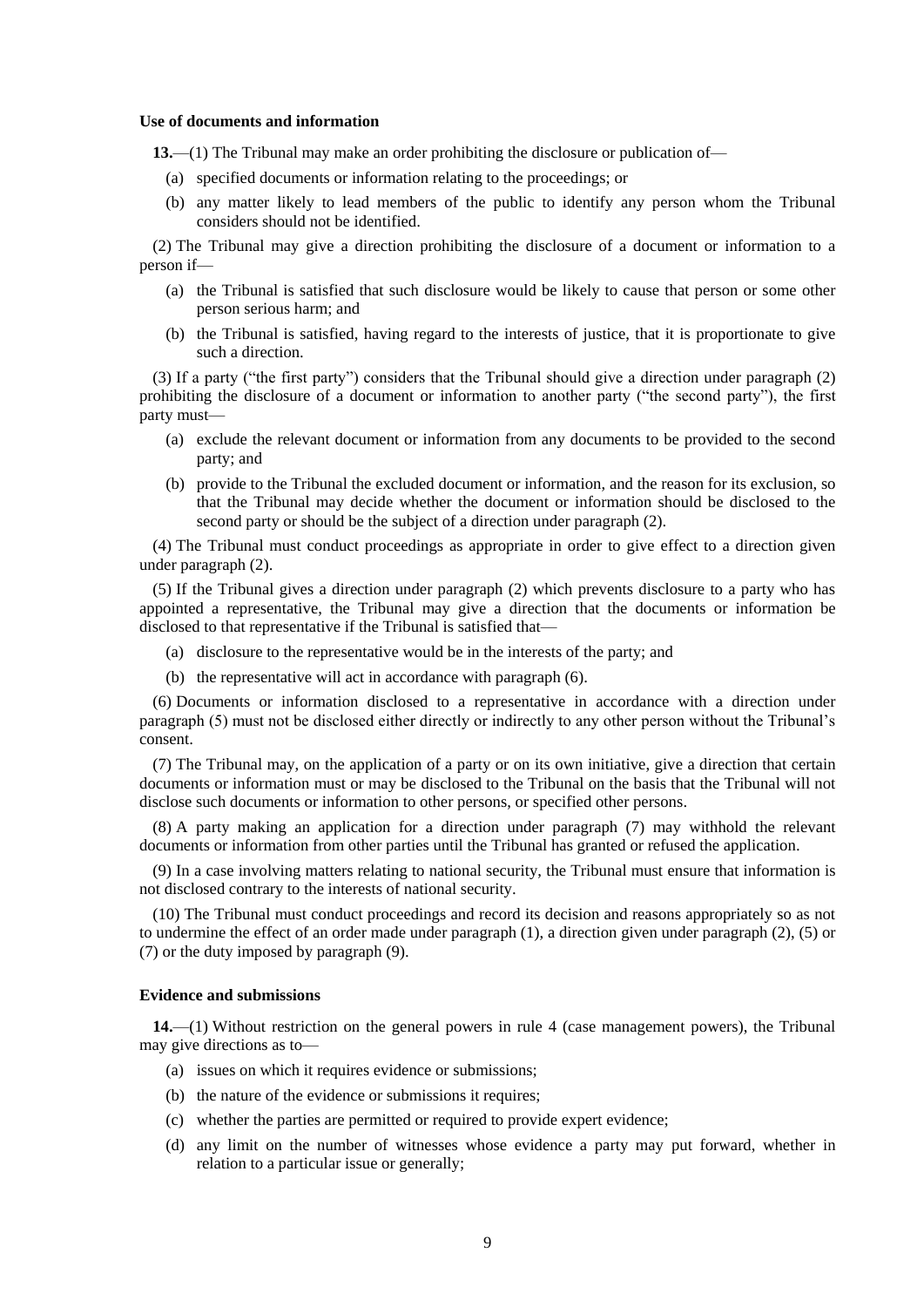- (e) the manner in which any evidence or submissions are to be provided, which may include a direction for them to be given—
	- (i) orally at a hearing; or
	- (ii) by witness statement or written submissions; and

(f) the time at which any evidence or submissions are to be provided.

(2) The Tribunal may admit evidence whether or not—

- (a) the evidence would be admissible in a civil trial in the United Kingdom; or
- (b) subject to section 85A(4) of the 2002 Act, the evidence was available to the decision maker.

(3) The Tribunal may consent to a witness giving, or require any witness to give, evidence on oath or affirmation, and may administer an oath or affirmation for that purpose.

#### <span id="page-9-0"></span>**Summoning or citation of witnesses and orders to answer questions or produce documents**

**15.**—(1) On the application of a party or on its own initiative, the Tribunal may—

- (a) by summons (or, in Scotland, citation) require any person to attend as a witness at a hearing at the time and place specified in the summons or citation; or
- (b) order any person to answer any questions or produce any documents in that person's possession or control which relate to any issue in the proceedings.

(2) A summons or citation under paragraph  $(1)(a)$  must—

- (a) give the person required to attend 14 days' notice of the hearing or such shorter period as the Tribunal may direct; and
- (b) where the person is not a party, make provision for the person's necessary expenses of attendance to be paid, and state who is to pay them.

(3) No person may be compelled to give any evidence or produce any document that the person could not be compelled to give or produce on a trial of an action in a court of law in the part of the United Kingdom where the proceedings are to be determined.

(4) A summons, citation or order under this rule must—

- (a) state that the person on whom the requirement is imposed may apply to the Tribunal to vary or set aside the summons, citation or order, if they have not had an opportunity to object to it; and
- (b) state the consequences of failure to comply with the summons, citation or order.

#### <span id="page-9-1"></span>**Appeal treated as abandoned**

**16.**—(1) A party must notify the Tribunal if they are aware that—

- (a) the appellant has left the United Kingdom;
- (b) the appellant has been granted leave to enter or remain in the United Kingdom;
- (c) a deportation order has been made against the appellant; or
- (d) a document listed in paragraph 4(2) of Schedule 2 to the 2006 Regulations has been issued to the appellant.

(1A) A party to an appeal under the 2020 Regulations must also notify the Tribunal if they are aware that the appeal is to be treated as abandoned under regulation 13 of those Regulations.

(2) Where an appeal is treated as abandoned pursuant to section 92(8) or 104(4A) of the 2002 Act or paragraph 4(2) of Schedule 2 to 2006 Regulations or regulation 13(3) of the 2020 Regulations, the Tribunal must send the parties a notice informing them that the appeal is being treated as abandoned.

(3) Where an appeal would otherwise fall to be treated as abandoned pursuant to section 104(4A) of the 2002 Act or regulation 13(3) of the 2020 Regulations, but the appellant wishes to pursue their appeal, the appellant must provide a notice, which must comply with any relevant practice direction, to the Tribunal and each other party so that it is received within 28 days of the date on which the appellant was sent notice of the grant of leave to enter or remain in the United Kingdom or was sent the document listed in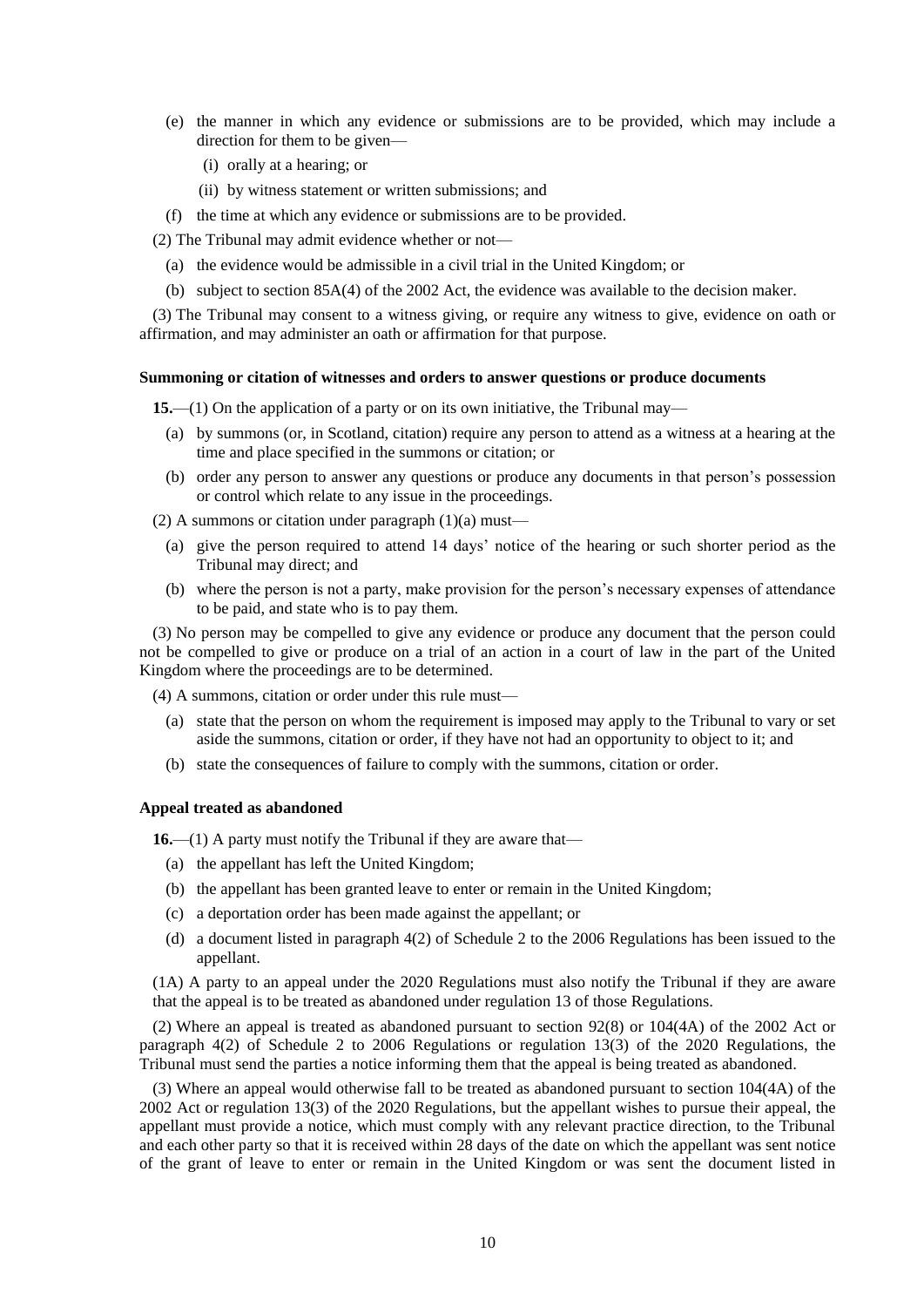paragraph 4(2) of Schedule 2 to the 2006 Regulations or regulation 13(3) of the 2020 Regulations, as the case may be.

## <span id="page-10-0"></span>**Withdrawal**

**17.**—(1) A party may give notice of the withdrawal of their appeal—

- (a) by providing to the Tribunal a written notice of withdrawal of the appeal; or
- (b) orally at a hearing,

and in either case must specify the reasons for that withdrawal.

(2) The Tribunal must (save for good reason) treat an appeal as withdrawn if the respondent notifies the Tribunal and each other party that the decision (or, where the appeal relates to more than one decision, all of the decisions) to which the appeal relates has been withdrawn and specifies the reasons for the withdrawal of the decision.

(3) The Tribunal must notify each party in writing that a withdrawal has taken effect under this rule and that the proceedings are no longer regarded by the Tribunal as pending.

### <span id="page-10-1"></span>**Certification of pending appeal**

**18.**—(1) The Secretary of State must, upon issuing a certificate under section 97 or 98 of the 2002 Act which relates to a pending appeal, provide notice of the certification to the Tribunal.

(2) Where a notice of certification is provided under paragraph (1), the Tribunal must—

- (a) notify the parties; and
- (b) take no further action in relation to the appeal.

## PART 3

## Proceedings Before the Tribunal

### CHAPTER 1

### Before the Hearing

#### **Notice of appeal**

**19.**—(1) An appellant must start proceedings by providing a notice of appeal to the Tribunal.

(2) If the person is in the United Kingdom, the notice of appeal must be received not later than 14 days after they are sent the notice of the decision against which the appeal is brought.

(3) If the person is outside the United Kingdom, the notice of appeal must be received—

- (a) not later than 28 days after their departure from the United Kingdom if the person—
	- (i) was in the United Kingdom when the decision against which they are appealing was made, and
	- (ii) may not appeal while they are in the United Kingdom by reason of a provision of the 2002 Act; or
- (b) in any other case, not later than 28 days after they receive the notice of the decision.

(3A) But paragraphs (2) and (3) do not apply in relation to the bringing of an appeal against a citizens' rights immigration decision.

"A citizens' rights immigration decision" is a decision which can be appealed against under the 2020 Regulations.

(3B) The notice of appeal in relation to an appeal against a citizens' rights immigration decision must be received—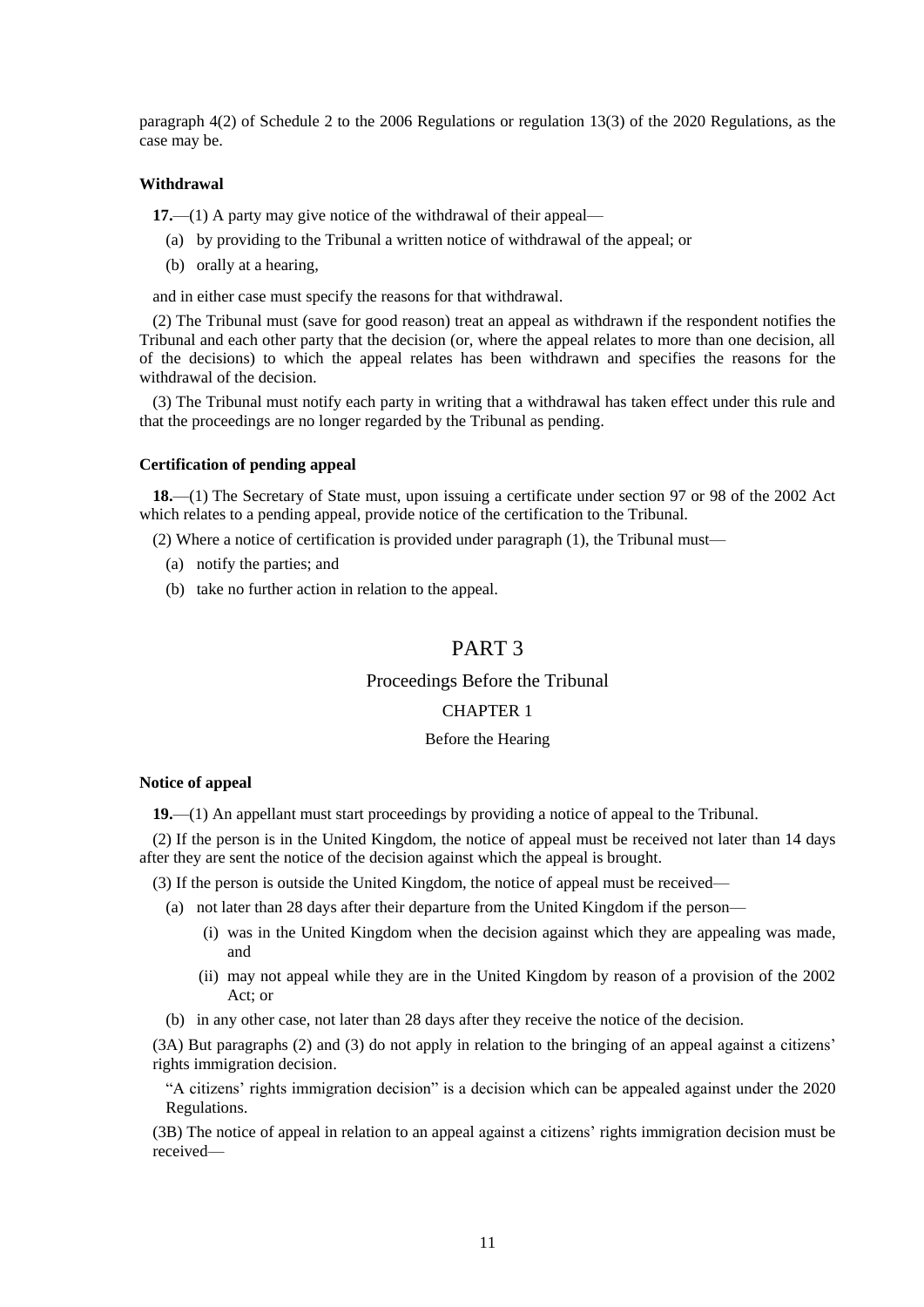- (a) if the person is in the United Kingdom, not later than 14 days after the appellant is sent the notice of the decision;
- (b) if the person is outside the United Kingdom, not later than 28 days after the appellant receives the notice of the decision.

But this paragraph is subject to paragraph (3D).

(3C) Paragraph (3D) applies where—

- (a) a person ("P") applies for an administrative review of a citizens' rights immigration decision ("the original decision") under the relevant rules, and
- (b) P had not, before P receives notice of the decision on administrative review, started proceedings in relation to the original decision.
- (3D) Where this paragraph applies, the notice of appeal against the original decision must be received—
	- (a) if P is in the United Kingdom, not later than 14 days after P is sent the notice of the decision on administrative review;
	- (b) if P is outside the United Kingdom, not later than 28 days after P receives the notice of the decision on administrative review.

(3E) In this rule, "the relevant rules" means—

- (a) residence scheme immigration rules or relevant entry clearance immigration rules (within the meanings given in section 17 of the European Union (Withdrawal Agreement) Act 2020), or
- (b) the Citizens' Rights (Frontier Workers)(EU Exit) Regulations 2020 (see regulations 21 to 23 of those Regulations).

(4) The notice of appeal must—

- (a) identify which of the available statutory grounds of appeal are relied upon;
- (b) be signed and dated by the appellant or their representative;
- (c) if the notice of appeal is signed by the appellant's representative, the representative must certify in the notice of appeal that it has been completed in accordance with the appellant's instructions;
- (d) […]
- (e) […]
- (f) […]

(5) The appellant must provide with the notice of appeal—

- (a) the notice of decision against which the appellant is appealing or if it is not practicable to include the notice of decision, the reasons why it is not practicable;
- (b) any statement of reasons for that decision;
- (c) any documents in support of the appellant's case which have not been supplied to the respondent;
- (d) an application for the Lord Chancellor to issue a certificate of fee satisfaction;
- (e) any further information or documents required by an applicable practice direction.

(6) The Tribunal must send a copy of the notice of appeal and the accompanying documents or information provided by the appellant to the respondent.

(7) An appellant may, with the permission of the Tribunal, vary the grounds on which they rely in the notice of appeal.

(8) A practice direction may require that, in a specified category of case, the notice of appeal must also set out the grounds of appeal.

#### <span id="page-11-0"></span>**Late notice of appeal**

**20.**—(1) Where a notice of appeal is provided outside the time limit in rule 19, including any extension of time directed under rule  $4(3)(a)$  (power to extend time), the notice of appeal must include an application for such an extension of time and the reason why the notice of appeal was not provided in time.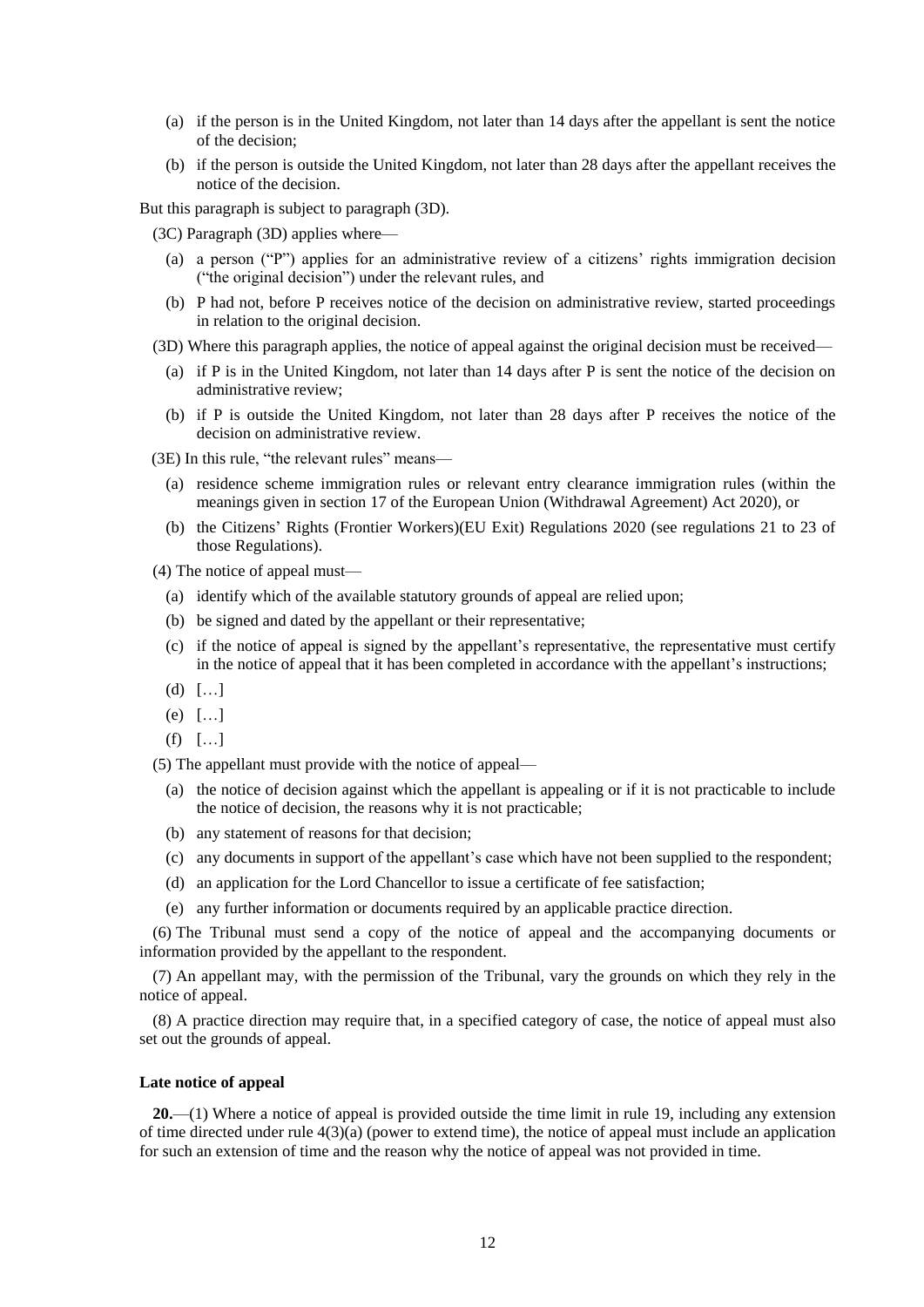(2) If, upon receipt of a notice of appeal, the notice appears to the Tribunal to have been provided outside the time limit but does not include an application for an extension of time, the Tribunal must (unless it extends time of its own initiative) notify the person in writing that it proposes to treat the notice of appeal as being out of time.

(3) Where the Tribunal gives notification under paragraph (2), the person may by written notice to the Tribunal contend that—

- (a) the notice of appeal was given in time; or
- (b) time for providing the notice of appeal should be extended,

and, if so, that person may provide the Tribunal with written evidence in support of that contention.

(4) The Tribunal must decide any issue under this rule as to whether a notice of appeal was given in time, or whether to extend the time for appealing, as a preliminary issue, and may do so without a hearing.

(5) Where the Tribunal makes a decision under this rule it must provide to the parties written notice of its decision, including its reasons.

### <span id="page-12-0"></span>**Special provision for imminent removal cases (late notice of appeal)**

**21.**—(1) This rule applies in any case to which rule 20 applies, where the respondent notifies the Tribunal that directions have been given for the removal of that person from the United Kingdom on a date within 5 days of the date on which the notice of appeal was received.

(2) The Tribunal must, if reasonably practicable, make any decision under rule 20 before the date and time proposed for the removal.

(3) Rule 20 shall apply, subject to the modifications that the Tribunal may—

- (a) give notification under rule 20(2) orally, which may include giving it by telephone,
- (b) direct a time for providing evidence under rule 20(3), and
- (c) direct that evidence in support of a contention under rule 20(3) is to be given orally, which may include requiring the evidence to be given by telephone, and hold a hearing for the purpose of receiving such evidence.

#### <span id="page-12-1"></span>**Circumstances in which the Tribunal may not accept a notice of appeal**

**22.**—(1) Where a person has provided a notice of appeal to the Tribunal and any of the circumstances in paragraph (2) apply, the Tribunal may not accept the notice of appeal.

(2) The circumstances referred to in paragraph (1) are that—

- (a) there is no appealable decision; or
- (b) the Lord Chancellor has refused to issue a certificate of fee satisfaction.

(3) Where the Tribunal does not accept a notice of appeal, it must—

- (a) notify the person providing the notice of appeal and the respondent; and
- (b) take no further action on that notice of appeal.

## <span id="page-12-2"></span>**Response: entry clearance cases**

**23.**—(1) This rule applies to an appeal against a refusal of entry clearance or a refusal of an EEA family permit (which has the meaning given in regulation 2(1) of the 2006 Regulations).

(2) When a respondent is provided with a copy of a notice of appeal from a refusal of entry clearance or a refusal of an EEA family permit, the respondent must provide the Tribunal with—

- (a) the notice of the decision to which the notice of appeal relates and any other document the respondent provided to the appellant giving reasons for that decision;
- (b) […]
- (c) any statement of evidence or application form completed by the appellant;
- (d) any record of an interview with the appellant in relation to the decision being appealed;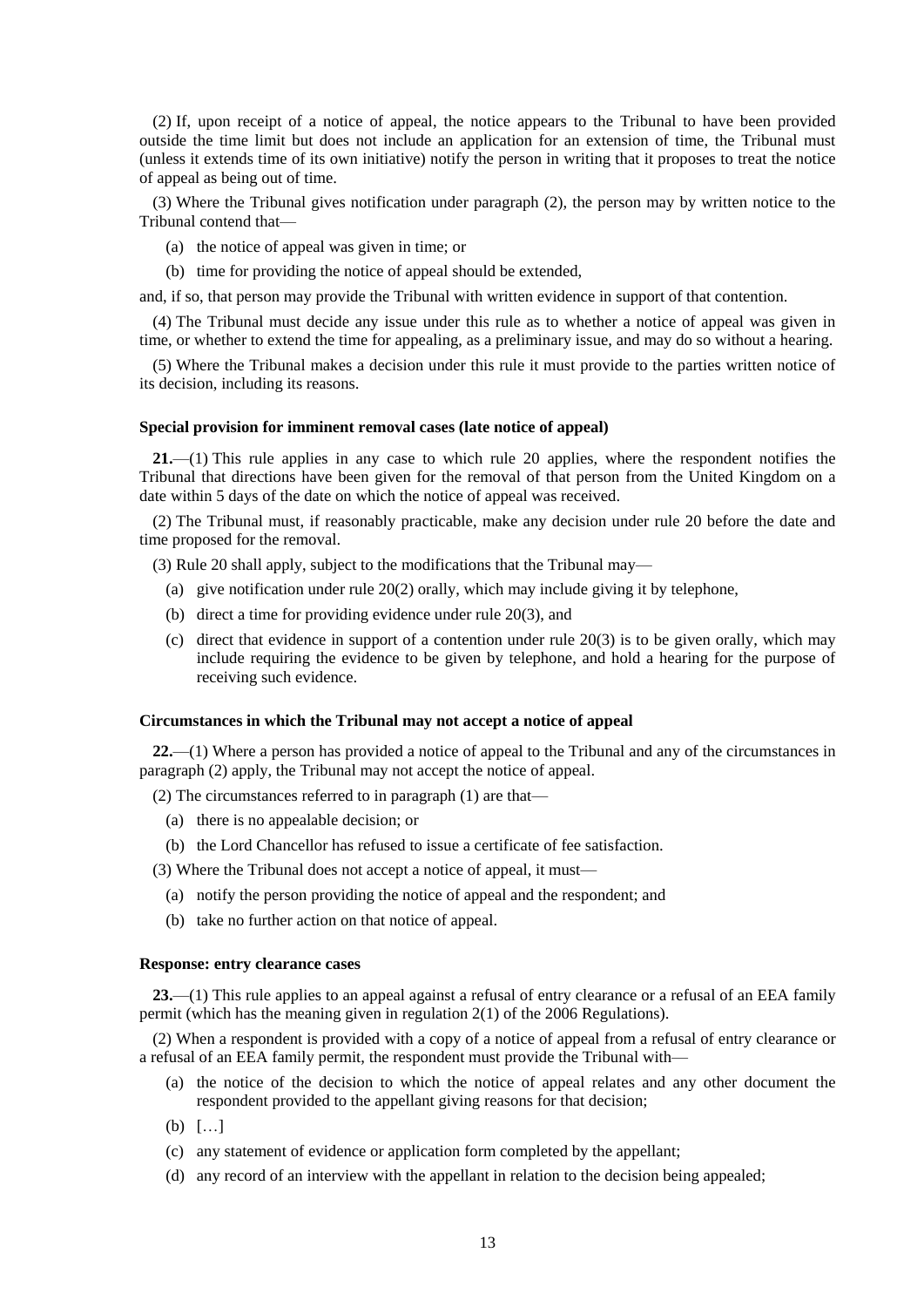- (e) any other unpublished document which is referred to in a document mentioned in subparagraph (a) or relied upon by the respondent;
- (f) the notice of any other appealable decision made in relation to the appellant;
- (g) any documents provided to the respondent in support of the original application.

(3) The respondent must send to the Tribunal and the other parties the documents listed in paragraph (2) within 28 days of the date on which the respondent received from the Tribunal a copy of the notice of appeal and any accompanying documents or information provided under rule 19(6).

## <span id="page-13-0"></span>**Response: other cases**

**24.**—(1) Except in appeals to which rule 23 applies, when a respondent is provided with a copy of a notice of appeal, the respondent must provide the Tribunal with—

- (a) the notice of the decision to which the notice of appeal relates and any other document the respondent provided to the appellant giving reasons for that decision;
- (b) any statement of evidence or application form completed by the appellant;
- (c) any record of an interview with the appellant in relation to the decision being appealed;
- (d) any other unpublished document which is referred to in a document mentioned in subparagraph (a) or relied upon by the respondent;
- (e) the notice of any other appealable decision made in relation to the appellant;
- (f) any documents provided to the respondent in support of the original application.
- $(2)$   $[...]$

(3) The documents listed in paragraph (1) must be provided in writing within 28 days of the date on which the Tribunal sent to the respondent a copy of the notice of appeal and any accompanying documents or information provided under rule 19(6).

#### <span id="page-13-1"></span>**Further Steps**

**24A.**—(1) If the appellant is represented, upon the respondent complying with rule 23(2) or rule 24(1), as the case may be, the appellant must provide the Tribunal with—

- (a) an appeal skeleton argument which complies with any relevant practice direction; and
- (b) copies of the evidence relied upon in the appeal skeleton argument, insofar as that evidence is not already contained in the documents provided by the respondent under rule 23(2) or rule 24(1).

(2) The documents in paragraph (1) are to be provided to the Tribunal within 28 days after the respondent complies with rule 23(2) or rule 24(1), as the case may be, or within 42 days after the notice of appeal is provided to the Tribunal, whichever is later.

(3) The respondent must no later than 14 days after compliance with paragraph (1) provide to the Tribunal and the appellant a written statement which complies with any relevant practice direction, of whether the respondent opposes all or part of the appellant's case and if so the grounds for such opposition.

(4) A practice direction may disapply the requirement in paragraph (1) in a specified category of case.

## CHAPTER 2

**Hearings** 

## <span id="page-13-2"></span>**Consideration of decision with or without a hearing**

**25.**—(1) The Tribunal must hold a hearing before making a decision which disposes of proceedings except where—

- (a) each party has consented to, or has not objected to, the matter being decided without a hearing;
- (b) the appellant has not consented to the appeal being determined without a hearing but the Lord Chancellor has refused to issue a certificate of fee satisfaction for the fee payable for a hearing;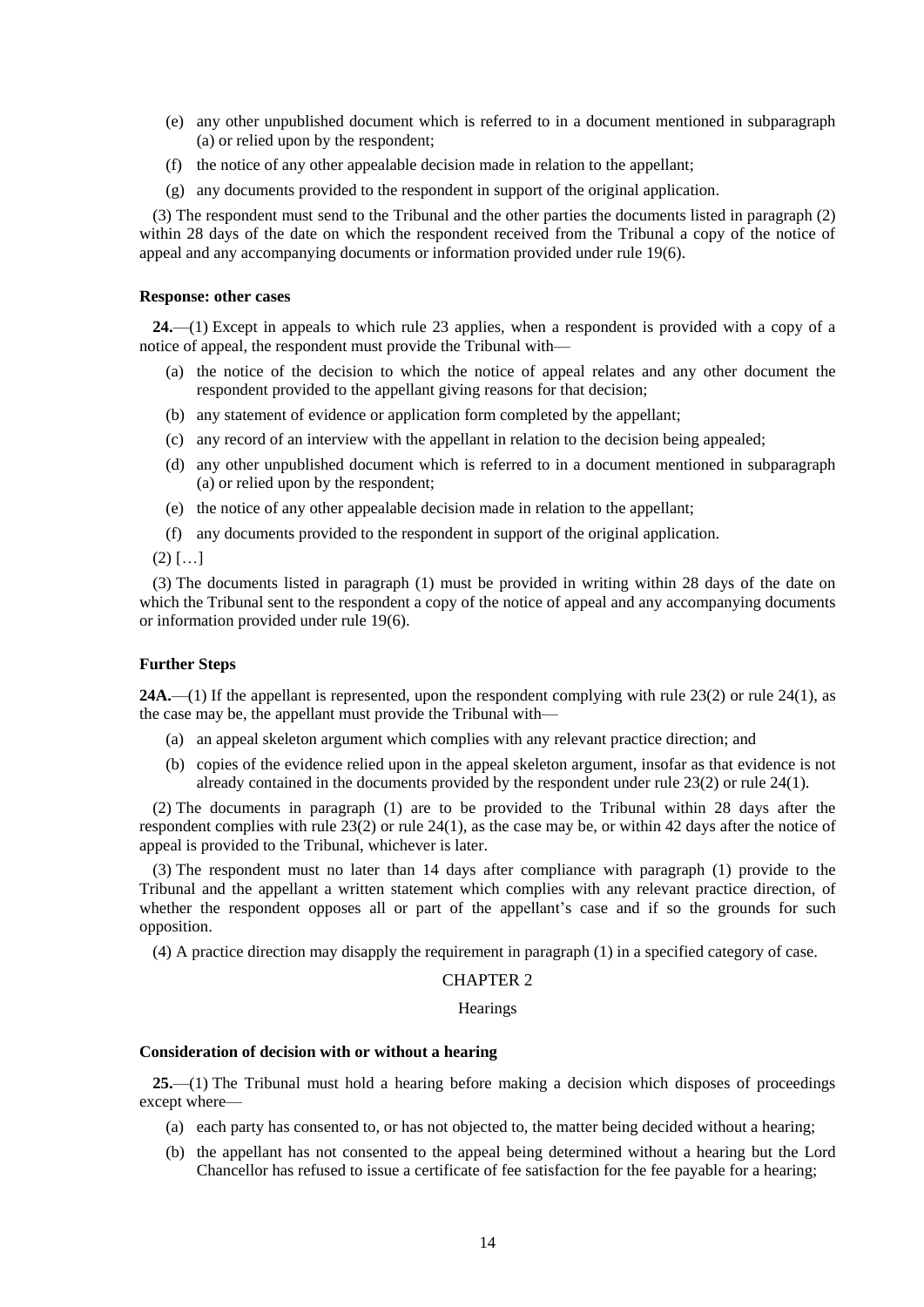- (c) the appellant is outside the United Kingdom and does not have a representative who has an address for service in the United Kingdom;
- (d) it is impracticable to give the appellant notice of the hearing;
- (e) a party has failed to comply with a provision of these Rules, a practice direction or a direction and the Tribunal is satisfied that in all the circumstances, including the extent of the failure and any reasons for it, it is appropriate to determine the appeal without a hearing;
- (f) the appeal is one to which rule  $16(2)$  or  $18(2)$  applies; or
- (g) subject to paragraph (2), the Tribunal considers that it can justly determine the matter without a hearing.

(2) Where paragraph  $(1)(g)$  applies, the Tribunal must not make the decision without a hearing without first giving the parties notice of its intention to do so, and an opportunity to make written representations as to whether there should be a hearing.

<span id="page-14-0"></span>(3) This rule does not apply to decisions under Part 4 or Part 5.

## **Notice of hearings**

**26.** The Tribunal must give each party entitled to attend a hearing reasonable notice of the time and place of the hearing (including any adjourned or postponed hearing) and any changes to the time and place of the hearing.

## <span id="page-14-1"></span>**Public and private hearings**

**27.**—(1) Subject to the following paragraphs and to section 108 of the 2002 Act, all hearings must be held in public.

(2) The Tribunal may give a direction that a hearing, or part of it, is to be held in private.

(2A) Without prejudice to paragraph (2), the Tribunal may direct that a hearing, or part of it, is to be held in private if—

- (a) the Tribunal directs that the proceedings are to be conducted wholly or partly as video proceedings or audio proceedings;
- (b) it is not reasonably practicable for such a hearing, or such part, to be accessed in a court or tribunal venue by persons who are not parties entitled to participate in the hearing;
- (c) a media representative is not able to access the proceedings remotely while they are taking place; and
- (d) such a direction is necessary to secure the proper administration of justice.

(3) Where a hearing, or part of it, is to be held in private, the Tribunal may determine who is permitted to attend the hearing or part of it.

(4) The Tribunal may give a direction excluding from any hearing, or part of it—

- (a) any person whose conduct the Tribunal considers is disrupting or is likely to disrupt the hearing;
- (b) any person whose presence the Tribunal considers is likely to prevent another person from giving evidence or making submissions freely;
- (c) any person who the Tribunal considers should be excluded in order to give effect to a direction under rule 13(2) (withholding a document or information likely to cause serious harm); or
- (d) any person where the purpose of the hearing would be defeated by the attendance of that person.

(5) The Tribunal may give a direction excluding a witness from a hearing until that witness gives evidence.

## <span id="page-14-2"></span>**Coronavirus temporary rule (recording of remote hearings)**

**27A.**—(1) In the circumstances set out in paragraph (3), the Tribunal must direct that the hearing be recorded, if practicable.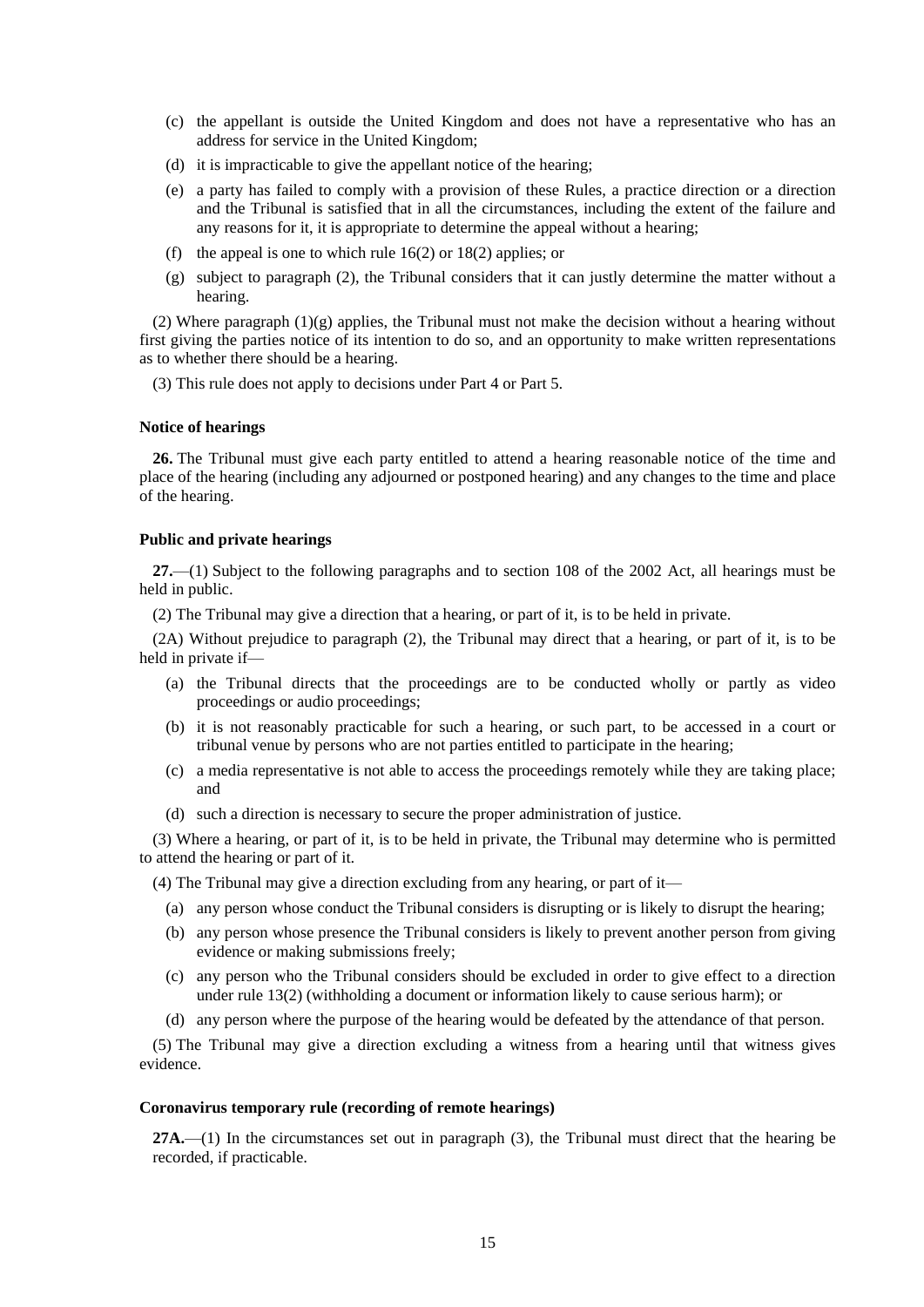<span id="page-15-3"></span>(2) Where the Tribunal has made a direction under paragraph (1), it may direct the manner in which the hearing must be recorded.

(3) The circumstances referred to in paragraph (1) are that the hearing, or part of it, is—

- (a) held in private under rule 27(2A); or
- (b) only treated as held in public by virtue of a media representative being able to access the proceedings remotely while they are taking place.

(4) On the application of any person, any recording made pursuant to a direction under paragraph (1) is to be accessed with the consent of the Tribunal in such manner as the Tribunal may direct.

#### <span id="page-15-0"></span>**Hearing in a party's absence**

**28.** If a party fails to attend a hearing the Tribunal may proceed with the hearing if the Tribunal—

- (a) is satisfied that the party has been notified of the hearing or that reasonable steps have been taken to notify the party of the hearing; and
- (b) considers that it is in the interests of justice to proceed with the hearing.

## CHAPTER 3

#### Decisions

#### <span id="page-15-1"></span>**Decisions and notice of decisions**

**29.**—(1) The Tribunal may give a decision orally at a hearing.

(2) Subject to rule 13(2) (withholding information likely to cause serious harm), the Tribunal must provide to each party as soon as reasonably practicable after making a decision (other than a decision under Part 4) which disposes of the proceedings—

- (a) a notice of decision stating the Tribunal's decision; and
- (b) notification of any right of appeal against the decision and the time within which, and the manner in which, such right of appeal may be exercised.

(3) Where the decision of the Tribunal relates to—

- (a) an asylum claim or a humanitarian protection claim, the Tribunal must provide, with the notice of decision in paragraph (2)(a), written reasons for its decision;
- (b) any other matter, the Tribunal may provide written reasons for its decision but, if it does not do so, must notify the parties of the right to apply for a written statement of reasons.

(4) Unless the Tribunal has already provided a written statement of reasons, a party may make a written application to the Tribunal for such statement following a decision which disposes of the proceedings.

(5) An application under paragraph (4) must be received within 28 days of the date on which the Tribunal sent or otherwise provided to the party a notice of decision relating to the decision which disposes of the proceedings.

(6) If a party makes an application in accordance with paragraphs (4) and (5) the Tribunal must, subject to rule 13(2) (withholding a document or information likely to cause serious harm), send a written statement of reasons to each party as soon as reasonably practicable.

## PART 4

## Correcting, Setting Aside, Reviewing and Appealing Tribunal Decisions

### <span id="page-15-2"></span>**Interpretation**

**30.** In this Part—

"appeal" means the exercise of a right of appeal on a point of law under section 11 of the 2007 Act; "review" means the review of a decision by the Tribunal under section 9 of the 2007 Act.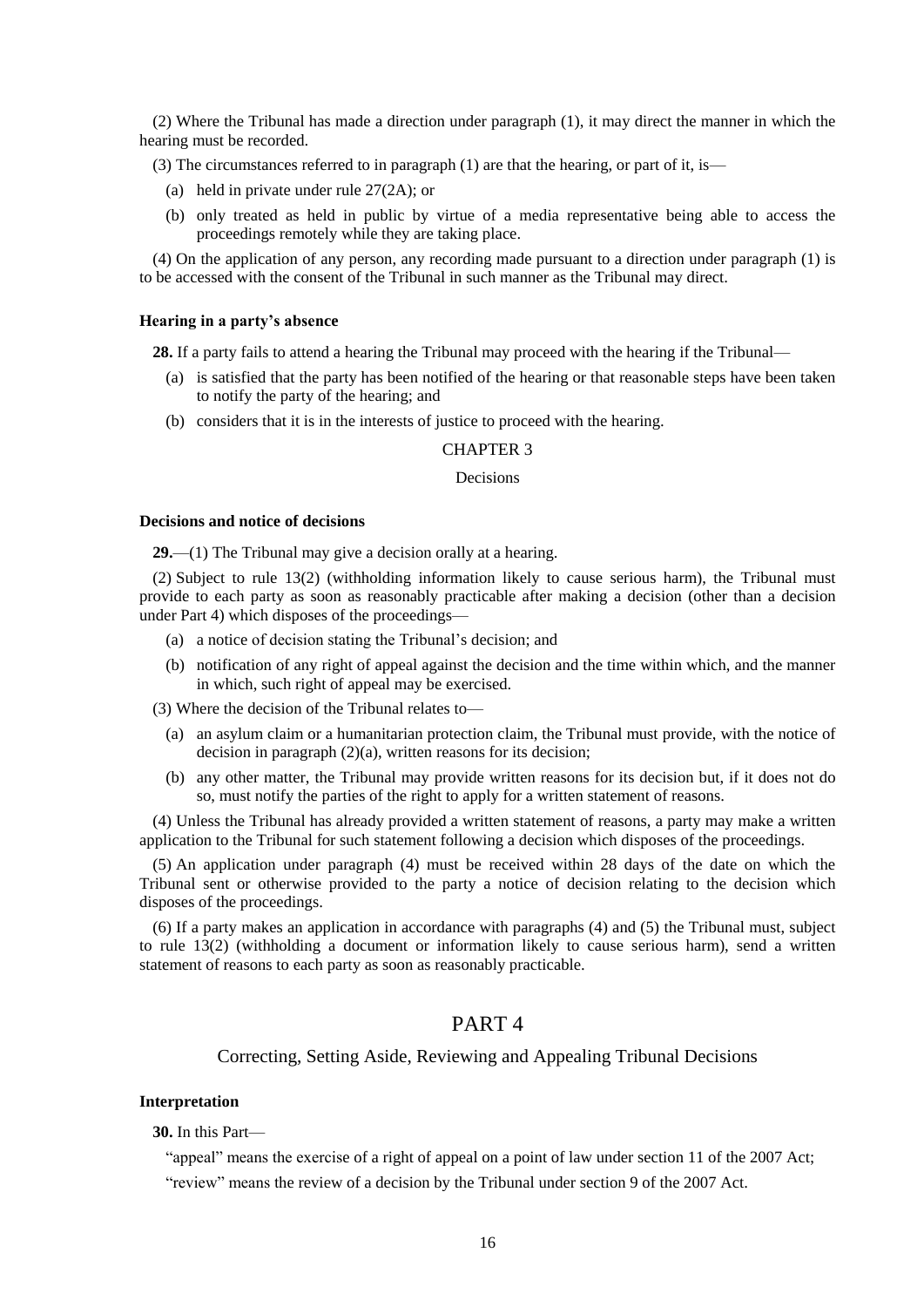#### **Clerical mistakes and accidental slips or omissions**

**31.** The Tribunal may at any time correct any clerical mistake or other accidental slip or omission in a decision, direction or any document produced by it, by—

- (a) providing notification of the amended decision or direction, or a copy of the amended document, to all parties; and
- (b) making any necessary amendment to any information published in relation to the decision, direction or document.

#### <span id="page-16-0"></span>**Setting aside a decision which disposes of proceedings**

**32.**—(1) The Tribunal may set aside a decision which disposes of proceedings, or part of such a decision, and re-make the decision, or the relevant part of it, if—

- (a) the Tribunal considers that it is in the interests of justice to do so; and
- (b) one or more of the conditions in paragraph (2) are satisfied.

(2) The conditions are—

- (a) a document relating to the proceedings was not provided to, or was not received at an appropriate time by, a party or a party's representative;
- (b) a document relating to the proceedings was not provided to the Tribunal at an appropriate time;
- (c) a party, or a party's representative, was not present at a hearing related to the proceedings; or
- (d) there has been some other procedural irregularity in the proceedings.

(3) An application for a decision, or part of a decision, to be set aside under paragraph (1) must be made—

- (a) if the appellant is outside the United Kingdom, within 28 days; or
- (b) in any other case, within 14 days,

<span id="page-16-1"></span>of the date on which the party was sent the notice of decision.

#### **Application for permission to appeal to the Upper Tribunal**

**33.**—(1) A party seeking permission to appeal to the Upper Tribunal must make a written application to the Tribunal for permission to appeal.

(2) Subject to paragraph (3), an application under paragraph (1) must be sent to the Tribunal so that it is received no later than 14 days after the date on which the party making the application was sent the written reasons for the decision.

(3) Where an appellant is outside the United Kingdom, an application to the Tribunal under paragraph (1) must be sent to the Tribunal so that it is received no later than 28 days after the date on which the party making the application was sent the written reasons for the decision.

(4) The time within which a party may apply for permission to appeal against an amended notice of decision runs from the date on which the party is sent the amended notice of decision.

(5) An application under paragraph (1) must—

- (a) identify the decision of the Tribunal to which it relates;
- (b) identify the alleged error or errors of law in the decision; and
- (c) state the result the party making the application is seeking and include any application for an extension of time and the reasons why such an extension should be given.

(6) If a person makes an application under paragraph (1) when the Tribunal has not given a written statement of reasons for its decision—

- (a) the Tribunal must, if no application for a written statement of reasons has been made, treat the application for permission as such an application; and
- (b) may—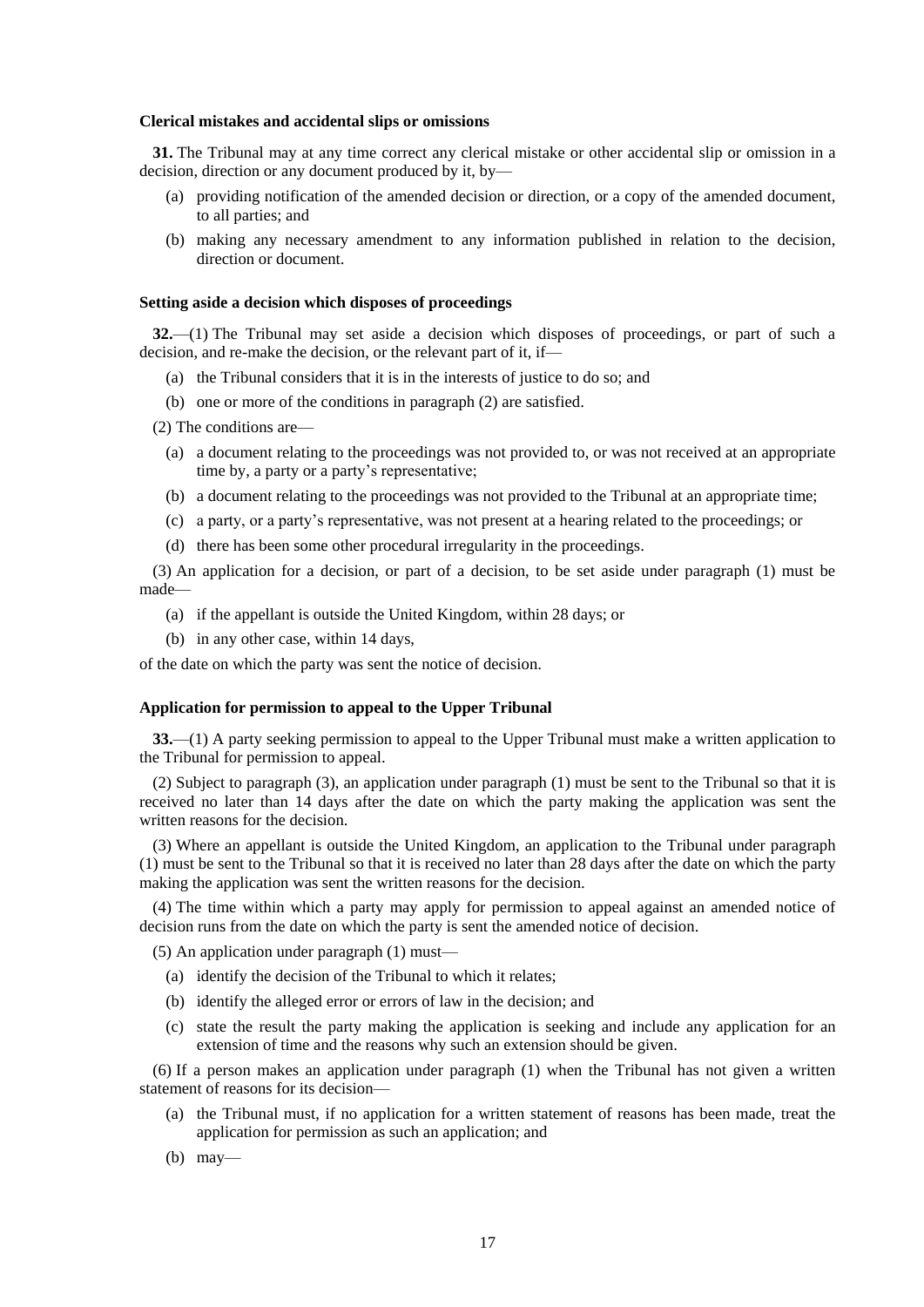- (i) direct under rule 36 that the application is not to be treated as an application for permission to appeal; or
- (ii) determine the application for permission to appeal.

(7) If an application for a written statement of reasons has been, or is, refused because the application was received out of time, or the application for permission was received out of time, the Tribunal must only admit the application for permission if the Tribunal considers that it is in the interests of justice to do so.

### <span id="page-17-0"></span>**Tribunal's consideration of an application for permission to appeal to the Upper Tribunal**

**34.**—(1) On receiving an application for permission to appeal the Tribunal must first consider whether to review the decision in accordance with rule 35.

(2) If the Tribunal decides not to review the decision, or reviews the decision and decides to take no action in relation to the decision, or part of it, the Tribunal must consider whether to give permission to appeal in relation to the decision or that part of it.

- (3) The Tribunal must send a record of its decision to the parties as soon as practicable.
- (4) If the Tribunal refuses permission to appeal it must send with the record of its decision—
	- (a) a statement of its reasons for such refusal; and
	- (b) notification of the right to make an application to the Upper Tribunal for permission to appeal and the time within which, and the manner in which, such application must be made.

(5) The Tribunal may give permission to appeal on limited grounds, but must comply with paragraph (4) in relation to any grounds on which it has refused permission.

## <span id="page-17-1"></span>**Review of a decision**

**35.**—(1) The Tribunal may only undertake a review of a decision—

- (a) pursuant to rule 34 (review on an application for permission to appeal); and
- (b) if it is satisfied that there was an error of law in the decision.

(2) The Tribunal must notify the parties in writing of the outcome of any review, and of any right of appeal in relation to the outcome.

(3) If the Tribunal takes any action in relation to a decision following a review without first giving every party an opportunity to make representations—

- (a) the notice under paragraph (2) must state that any party that did not have an opportunity to make representations may apply for such action to be set aside; and
- (b) the Tribunal may regard the review as incomplete and act accordingly.

#### <span id="page-17-2"></span>**Power to treat an application as a different type of application**

**36.** The Tribunal may treat an application for a decision to be corrected, set aside or reviewed, or for permission to appeal against a decision, as an application for any other one of those things.

## PART 5

## Bail

#### <span id="page-17-3"></span>**Scope of this Part and interpretation**

**37.**—(1) This Part applies to bail proceedings, meaning bail applications and any matter relating to bail which the Tribunal is considering on its own initiative.

(2) In this Part—

"the 2016 Act" means the Immigration Act 2016;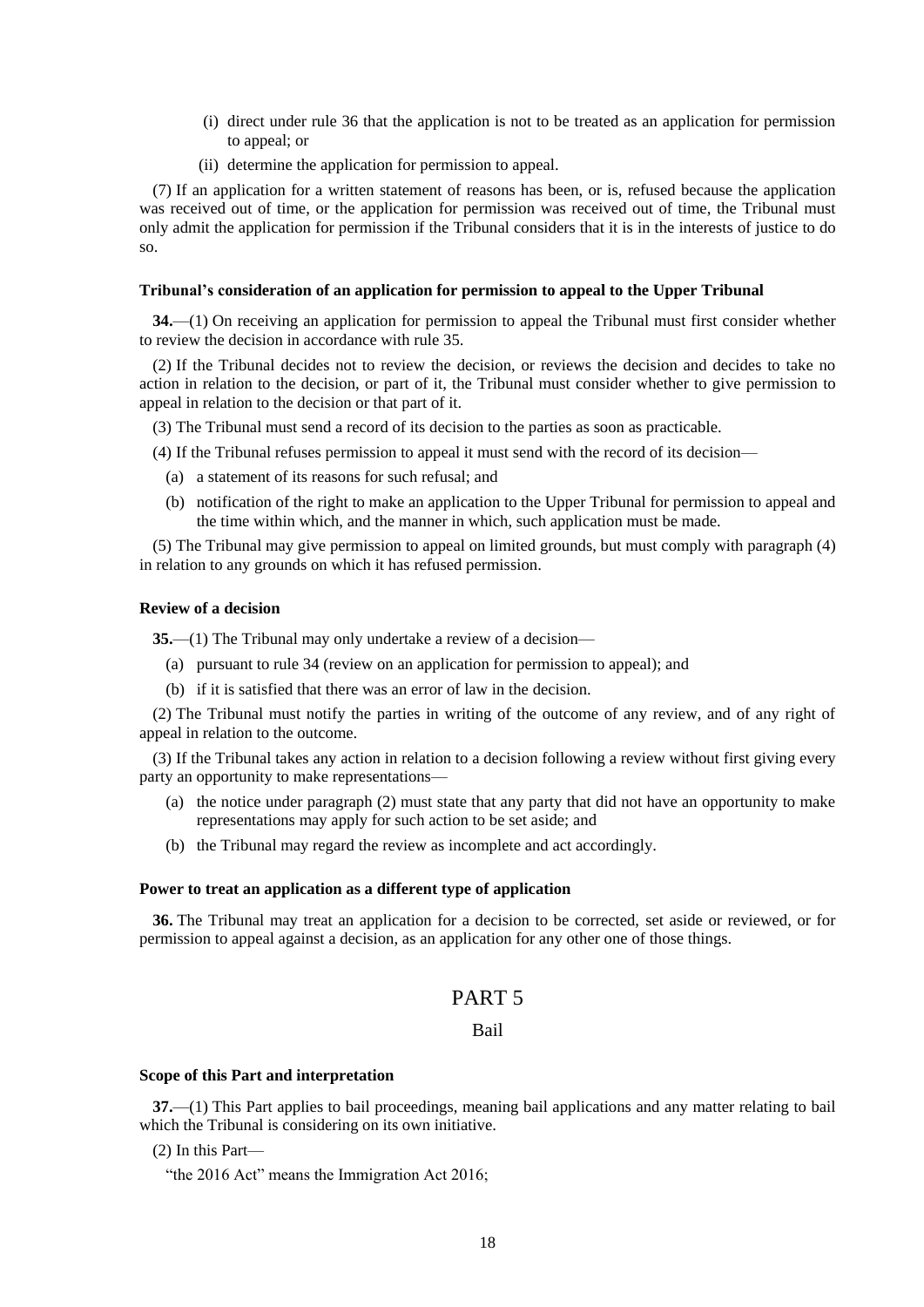"bail application" includes a reference to the Tribunal under paragraph 11 of Schedule 10 to the 2016  $Act^*$ 

"bail party" means—

- (a) a person released on bail or applying to the Tribunal to be released on bail; or
- (b) a person in respect of whom a reference has been made to the Tribunal under paragraph 11 of Schedule 10 to the 2016 Act; and

"financial condition" has the meaning given in paragraph 5 of Schedule 10 to the 2016 Act.

(3) Except where paragraph (4) applies, the parties to bail proceedings are the bail party and the Secretary of State.

(4) Where the proceedings concern payment of a sum under a financial condition, the parties are the Secretary of State, the bail party and any other person who is liable to make payment under the financial condition.

## <span id="page-18-0"></span>**Bail applications**

**38.**—(1) A bail application must be made by sending or delivering to the Tribunal an application notice containing the information specified below.

(2) A bail application must specify whether it is for—

- (a) the bail party to be released on bail;
- (b) variation of bail conditions;
- (c) […]
- (d) payment of a sum under a financial condition; or
- (e) a reference for consideration under paragraph 11 of Schedule 10 to the 2016 Act.

(3) Subject to paragraphs (4) and (4A), a bail application must contain the following details—

- (a) the bail party's—
	- (i) full name;
	- (ii) date of birth; and
	- (iii) date of their most recent arrival in the United Kingdom;
- (b) the address of any place where the bail party is detained;
- (c) the address where the bail party will reside if the bail application is granted, or, if unable to give such an address, the reason why an address is not given;
- (d) the terms of the financial condition to which the bail party is, or is proposed to be, subject;
- (e) whether the bail party has a pending appeal to the Tribunal or any pending application for further appeal relating to such an appeal;
- (f) the full name, address, date of birth and any occupation of any person other than the bail party who is, or is proposed to be, subject to a financial condition;
- (g) where the bail party is aged 18 or over, whether the bail party will, if required, agree to cooperate with an electronic monitoring condition under paragraph 2 of Schedule 10 to the 2016 Act;
- (h) the grounds on which the application is made and, where a previous application has been refused, when it was refused and, where the previous refusal took place less than 28 days before the application, details of any material change in circumstances since the refusal; and
- (i) whether an interpreter will be required at the hearing, and in respect of what language and dialect.

(4) Where the application is for payment of a sum under a financial condition, paragraph (3) applies except for subparagraphs (a)(iii), (b), (c), (e) and (g) of that paragraph.

(4A) Where the application is a reference under paragraph 11 of Schedule 10 to the 2016 Act—

- (a) paragraph (3) applies except for sub-paragraph (h); and
- (b) the application must also contain—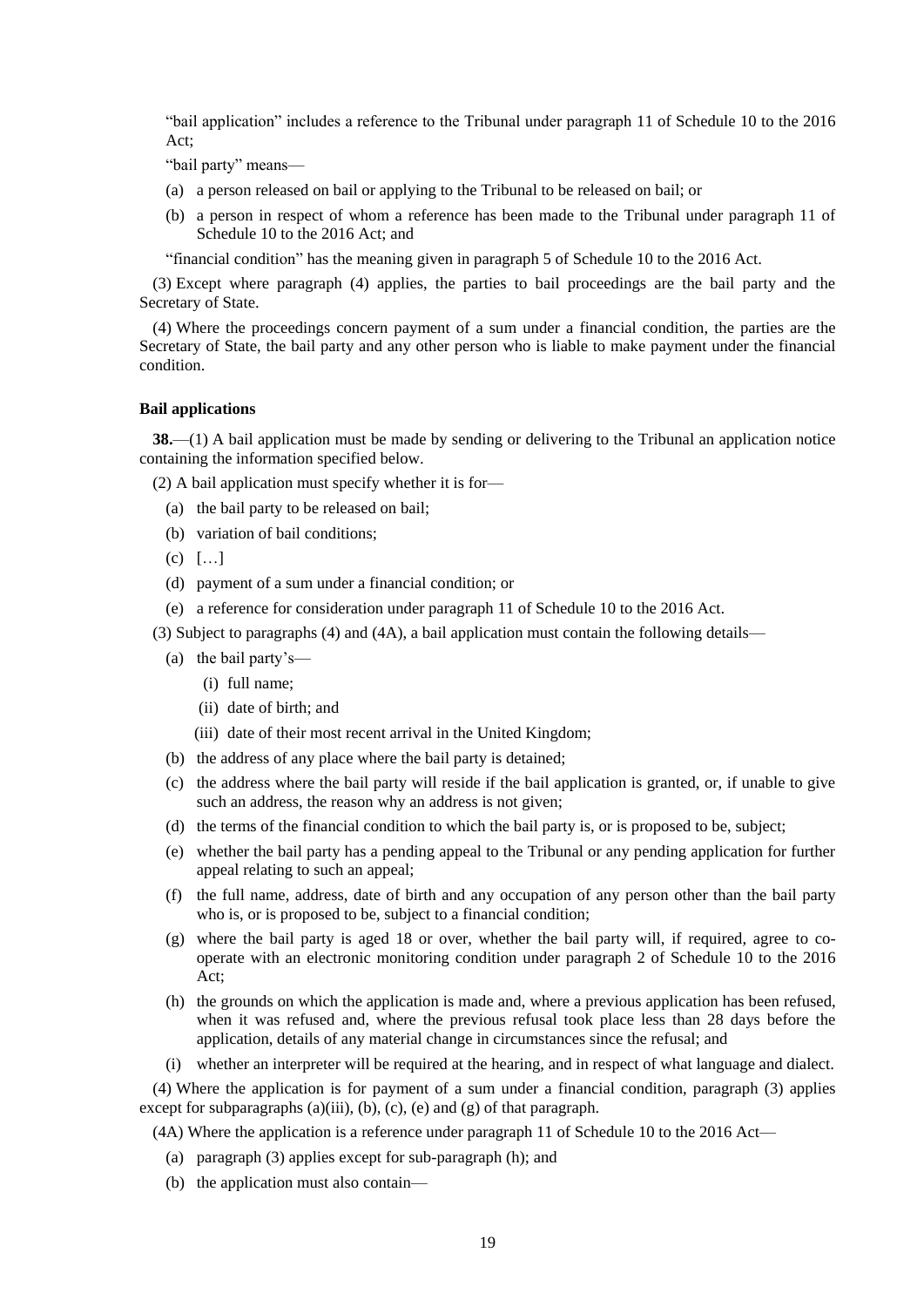- (i) details of the provision or provisions under which the bail party is detained;
- (ii) a copy of any previous Secretary of State decision on whether to grant bail; and
- (iii) any documents relevant to (i) or (ii).

(5) An application made by the bail party must be signed by the bail party or their representative.

(6) On receipt of a bail application, the Tribunal must record the date on which it was received and provide a copy of the application as soon as reasonably practicable to—

- (a) the Secretary of State, the bail party and any other person subject to a financial condition, in the case of an application to vary a financial condition;
- (b) the bail party, in the case of a reference under paragraph 11 of Schedule 10 to the 2016 Act; and
- (c) the Secretary of State, in the case of other bail applications.

#### <span id="page-19-0"></span>**Bail hearings**

**39.**—(1) Subject to paragraph (3), where a bail application is for the bail party to be released on bail or is a reference under paragraph 11 of Schedule 10, the Tribunal must, as soon as reasonably practicable, hold a hearing of the application.

(2) In all other bail proceedings, the Tribunal may determine the matter without a hearing if it considers it can justly do so.

(3) Where an application for release on bail is received by the Tribunal within 28 days after a Tribunal decision made at a hearing under paragraph (1) not to release the bail party on bail, the Tribunal—

- (a) must determine whether the bail party has demonstrated that there has been a material change in circumstances since the decision;
- (b) if the Tribunal so determines, must apply paragraph (1);
- (c) otherwise, must dismiss the application without a hearing.

<span id="page-19-1"></span> $(4)$   $[...]$ 

#### **Response to a bail application**

**40.**—(1) If the Secretary of State opposes a bail application, the Secretary of State must provide the Tribunal and the bail party with a written statement of the reasons for doing so—

- (a) not later than 2.00 pm on the working day before the hearing; or
- (b) if the Secretary of State was provided with notice of the hearing less than 24 hours before that time, as soon as reasonably practicable.

(2) Where the Secretary of State's reasons for opposition include that directions are in force for the removal of the bail party from the United Kingdom, the Secretary of State must provide a copy of the notice of those directions.

(3) If the bail party intends to respond to a reference under paragraph 11 of Schedule 10 to the 2016 Act, the bail party must provide the Tribunal and the Secretary of State with a written statement—

- (a) not later than 2.00 pm on the working day before the hearing; or
- (b) if the bail party was provided with notice of the hearing less than 24 hours before that time, as soon as reasonably practicable.

## <span id="page-19-2"></span>**Decision in bail proceedings**

**41.**—(1) The Tribunal must provide written notice of its decision to—

- (a) the parties; and
- (b) if the bail application is for the bail party to be released on bail, the person having custody of the bail party.

(2) Where bail is granted or varied, the notice must state—

(a) when the grant of bail commences;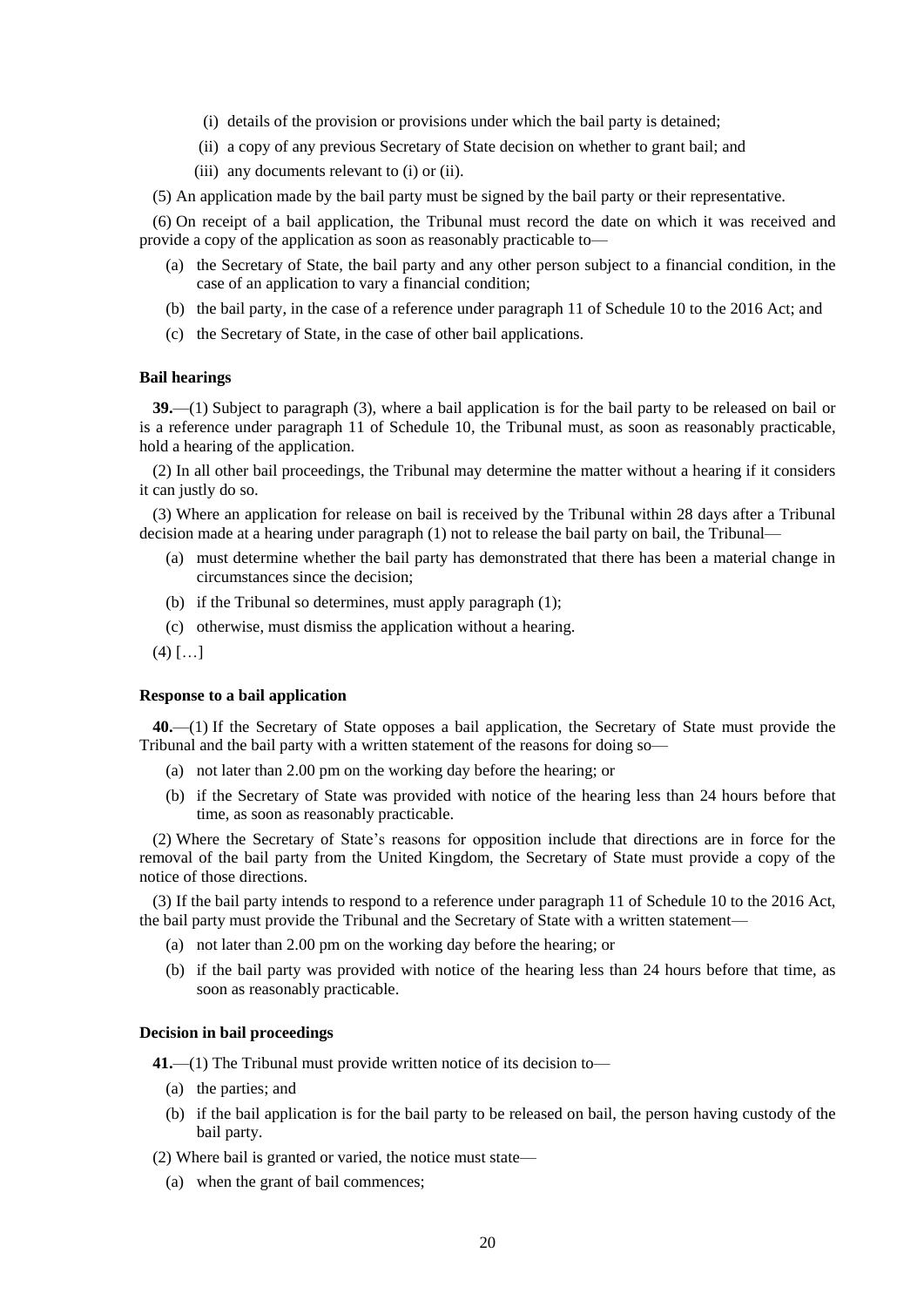- <span id="page-20-3"></span>(b) any bail conditions, including any amounts payable under a financial condition; and
- (c) the information required under rule 42.

(3) Where bail is refused or where the Tribunal orders payment of a sum under a financial condition, the notice must include reasons for the decision.

 $(4)$   $[...]$ 

(5) Paragraph (6) applies where the Tribunal determines that directions for the removal of the bail party from the United Kingdom are for the time being in force and the directions require the bail party to be removed from the United Kingdom within 14 days of the date of the decision to release the bail party on bail.

(6) The notice provided under paragraph (1) must state—

- (a) the determination of the Tribunal under paragraph (5);
- (b) whether the Secretary of State has consented to the release of the bail party;
- (c) where the Secretary of State has not consented to that release, that the bail party must therefore not be released on bail.

### <span id="page-20-0"></span>**Power to vary bail conditions**

**41A.**—(1) Subject to paragraph (2), where bail is granted by the Tribunal, the Tribunal may direct that the Secretary of State has the power to amend or remove bail conditions or impose new bail conditions.

(2) The Tribunal may not give a direction under paragraph (1) without first giving the bail party and any other person subject to a financial condition an opportunity to make representations.

(3) Where the Tribunal has made a direction under paragraph (1), it may not amend or remove bail conditions or impose new bail conditions in relation to the bail party.

### <span id="page-20-1"></span>**Financial conditions**

**42.**—(1) Any financial condition must be in writing and must state—

- (a) the bail conditions, including the sum of money to be paid under the financial condition;
- (b) when it is to be paid;
- (c) the form and manner in which it is to be paid; and
- (d) that the bail party, and any other person who is liable to make payment under it, understand the bail conditions and that, if the bail party fails to comply with those conditions, they may be liable to make payment under it.

(2) The financial condition must be signed by the bail party and any other person who is liable to make payment under it and provided to the Tribunal, and a copy provided to—

- (a) the parties, and
- (b) any person having custody of the bail party.

## <span id="page-20-2"></span>**Release of bail party**

**43.** The person having custody of the bail party must release the bail party upon—

- (a) being provided with a notice of decision to grant bail; or
- (b) being provided with a notice of decision fixing the amount and conditions of the bail.